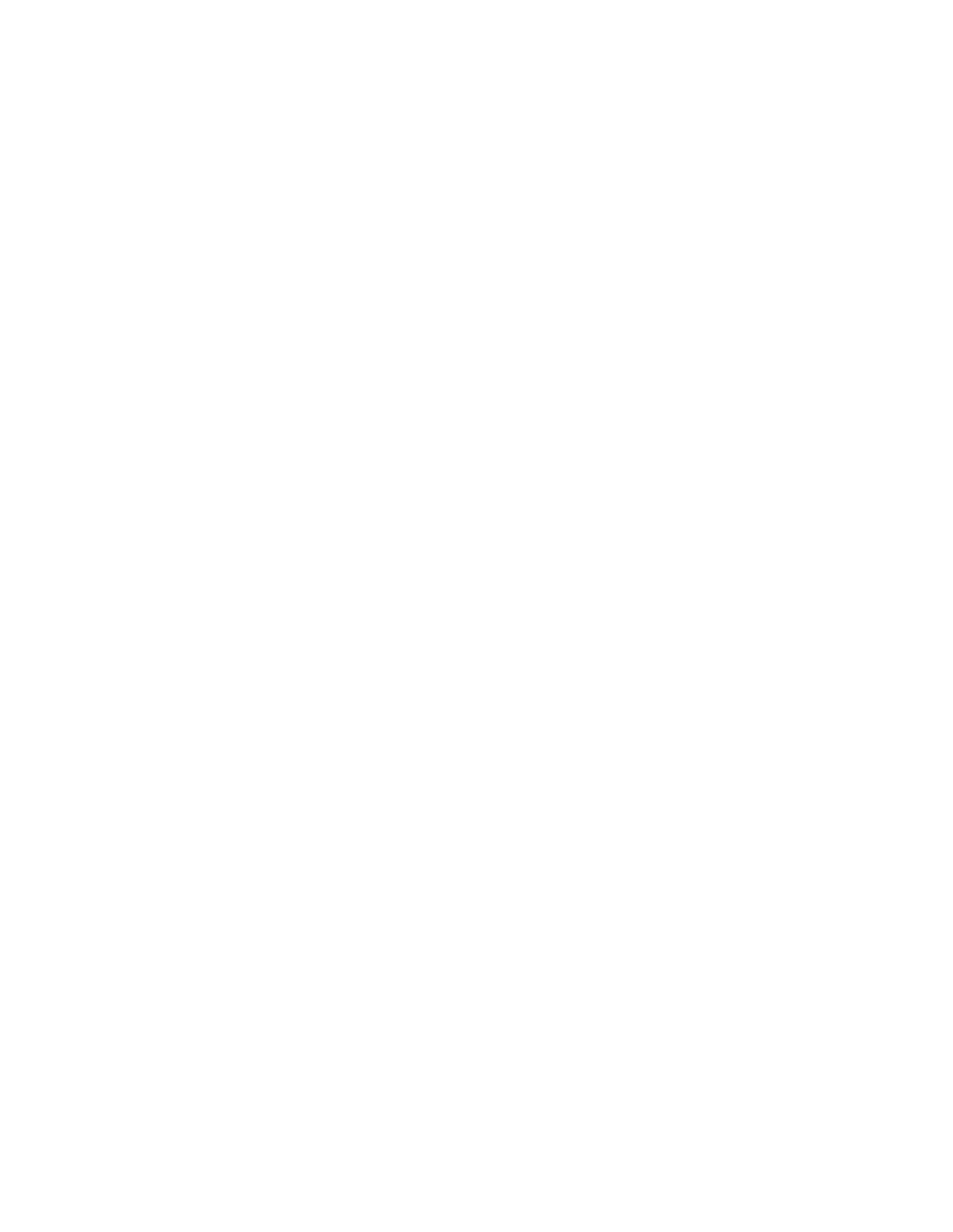The Software Engineering Institute is a federally funded research and development center sponsored by the U.S. Department of Defense.

Copyright 2001 by Carnegie Mellon University.

NO WARRANTY

THIS CARNEGIE MELLON UNIVERSITY AND SOFTWARE ENGINEERING INSTITUTE MATERIAL IS FURNISHED ON AN "AS-IS" BASIS. CARNEGIE MELLON UNIVERSITY MAKES NO WARRANTIES OF ANY KIND, EITHER EXPRESSED OR IMPLIED, AS TO ANY MATTER INCLUDING, BUT NOT LIMITED TO, WARRANTY OF FITNESS FOR PURPOSE OR MERCHANTABILITY, EXCLUSIVITY, OR RESULTS OBTAINED FROM USE OF THE MATERIAL. CARNEGIE MELLON UNIVERSITY DOES NOT MAKE ANY WARRANTY OF ANY KIND WITH RESPECT TO FREEDOM FROM PATENT, TRADEMARK, OR COPYRIGHT INFRINGEMENT.

Use of any trademarks in this report is not intended in any way to infringe on the rights of the trademark holder.

Internal use. Permission to reproduce this document and to prepare derivative works from this document for internal use is granted, provided the copyright and "No Warranty" statements are included with all reproductions and derivative works.

External use. Requests for permission to reproduce this document or prepare derivative works of this document for external and commercial use should be addressed to the SEI Licensing Agent.

This work was created in the performance of Federal Government Contract Number F19628-00-C-0003 with Carnegie Mellon University for the operation of the Software Engineering Institute, a federally funded research and development center. The Government of the United States has a royalty-free governmentpurpose license to use, duplicate, or disclose the work, in whole or in part and in any manner, and to have or permit others to do so, for government purposes pursuant to the copyright license under the clause at 252.227-7013.

For information about purchasing paper copies of SEI reports, please visit the publications portion of our Web site (http://www.sei.cmu.edu/publications/pubweb.html).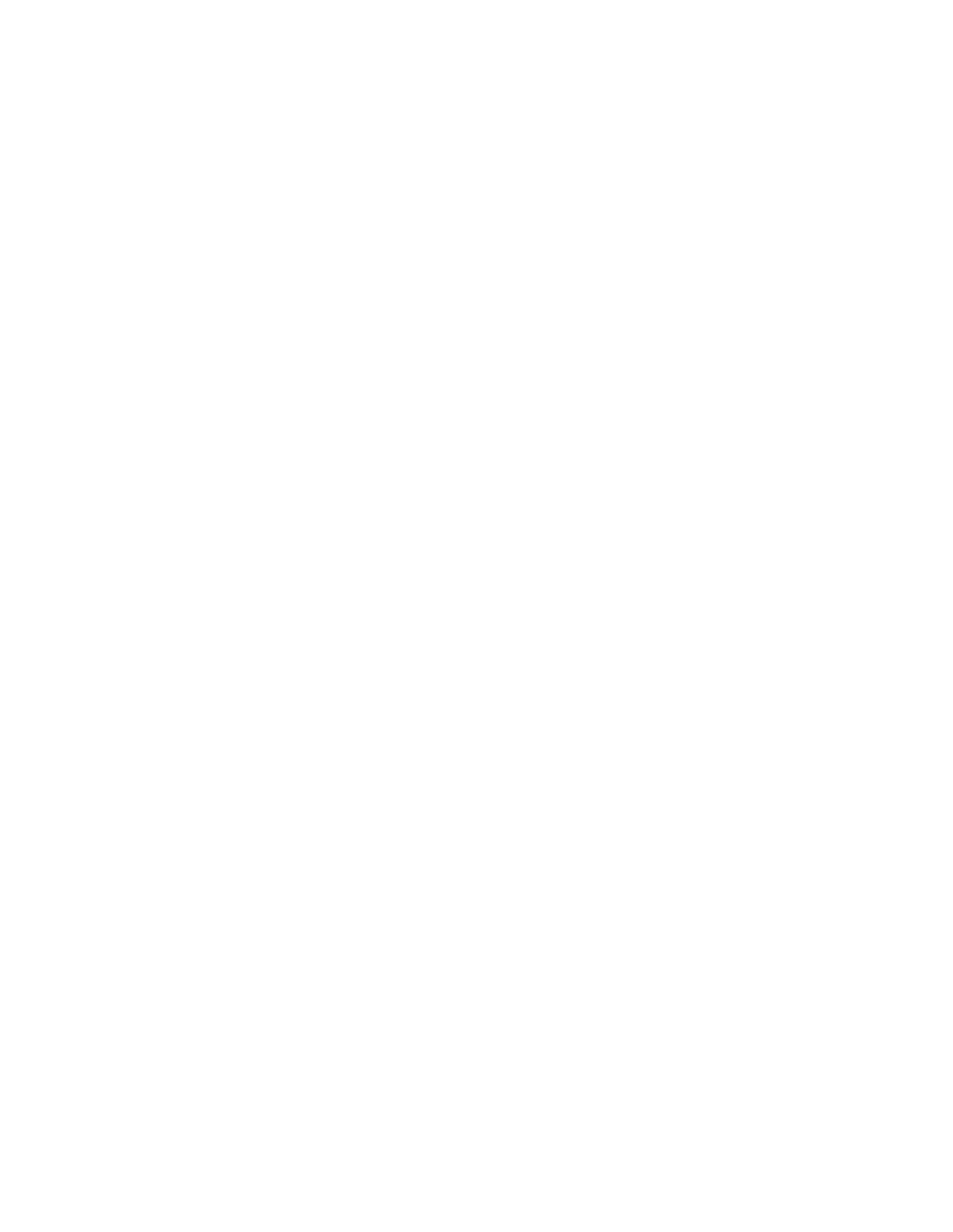## **Table of Contents**

| 1            |                  |                                                                |  |
|--------------|------------------|----------------------------------------------------------------|--|
| $\mathbf{2}$ |                  |                                                                |  |
|              | 2.1              |                                                                |  |
|              | 2.2              |                                                                |  |
| 3            |                  |                                                                |  |
| 4            |                  | Analyzing Enterprise JavaBeans Systems Using Quality Attribute |  |
|              | 4.1              | A Typical Configuration: A Session Bean-Only Architecture 8    |  |
|              | 4.2              |                                                                |  |
|              | 4.3              |                                                                |  |
|              | 4.4              |                                                                |  |
|              | 4.5              |                                                                |  |
| 5            |                  |                                                                |  |
|              | 5.1              |                                                                |  |
|              | 5.2              |                                                                |  |
| 6            |                  |                                                                |  |
|              |                  |                                                                |  |
|              | <b>Appendix:</b> | Attribute Primitives and Attribute Properties 21               |  |
|              |                  | A.1                                                            |  |
|              |                  | A.2                                                            |  |
|              |                  | A.3                                                            |  |
|              |                  |                                                                |  |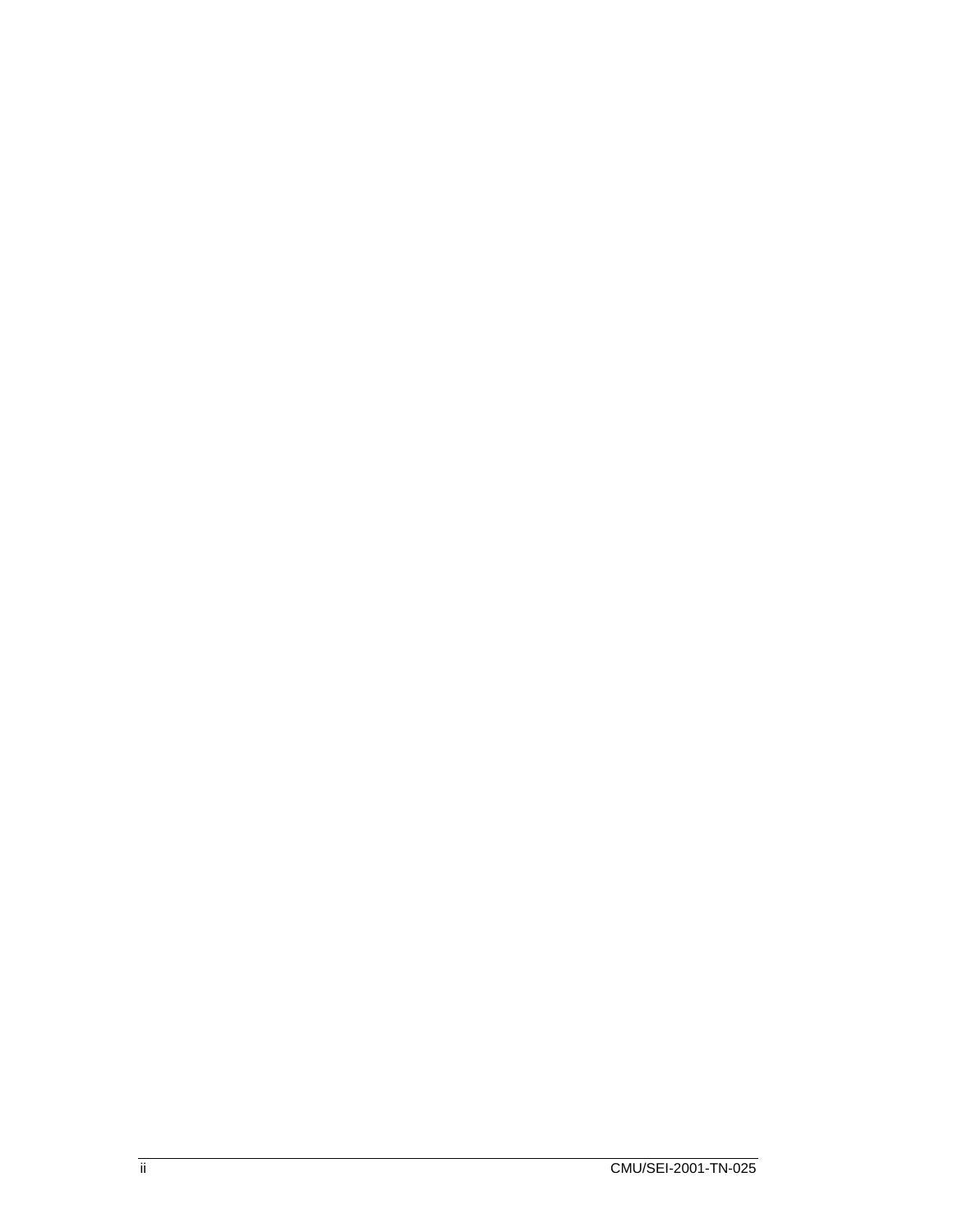## **List of Figures**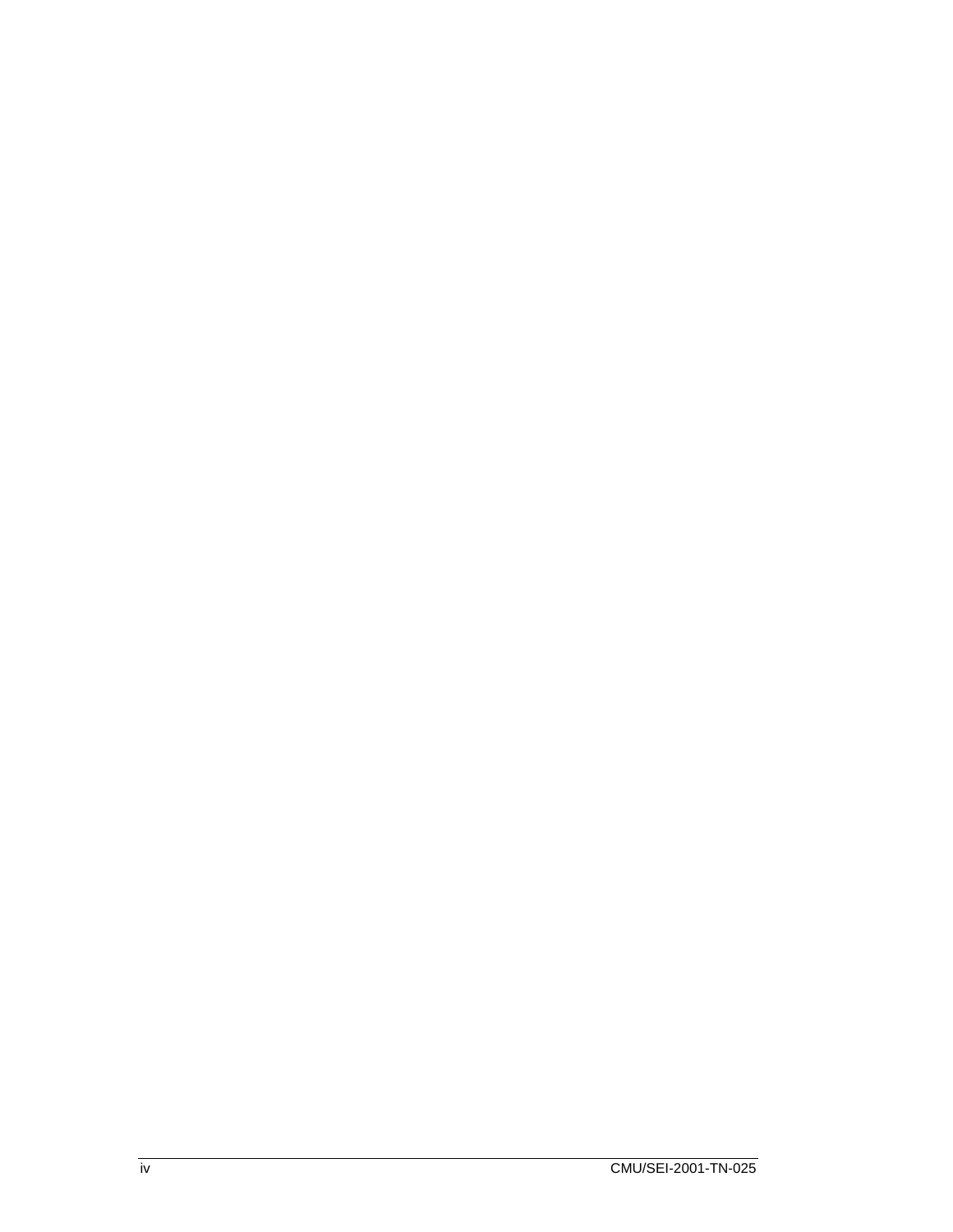#### **List of Tables**

| Table 2: Locating Modifiability General Scenario Within Attribute Primitive    |  |
|--------------------------------------------------------------------------------|--|
|                                                                                |  |
| Table 4: Locating Performance General Scenario Within Attribute Primitive13    |  |
|                                                                                |  |
| Table 6: Locating Availability General Scenario Within Attribute Primitive  15 |  |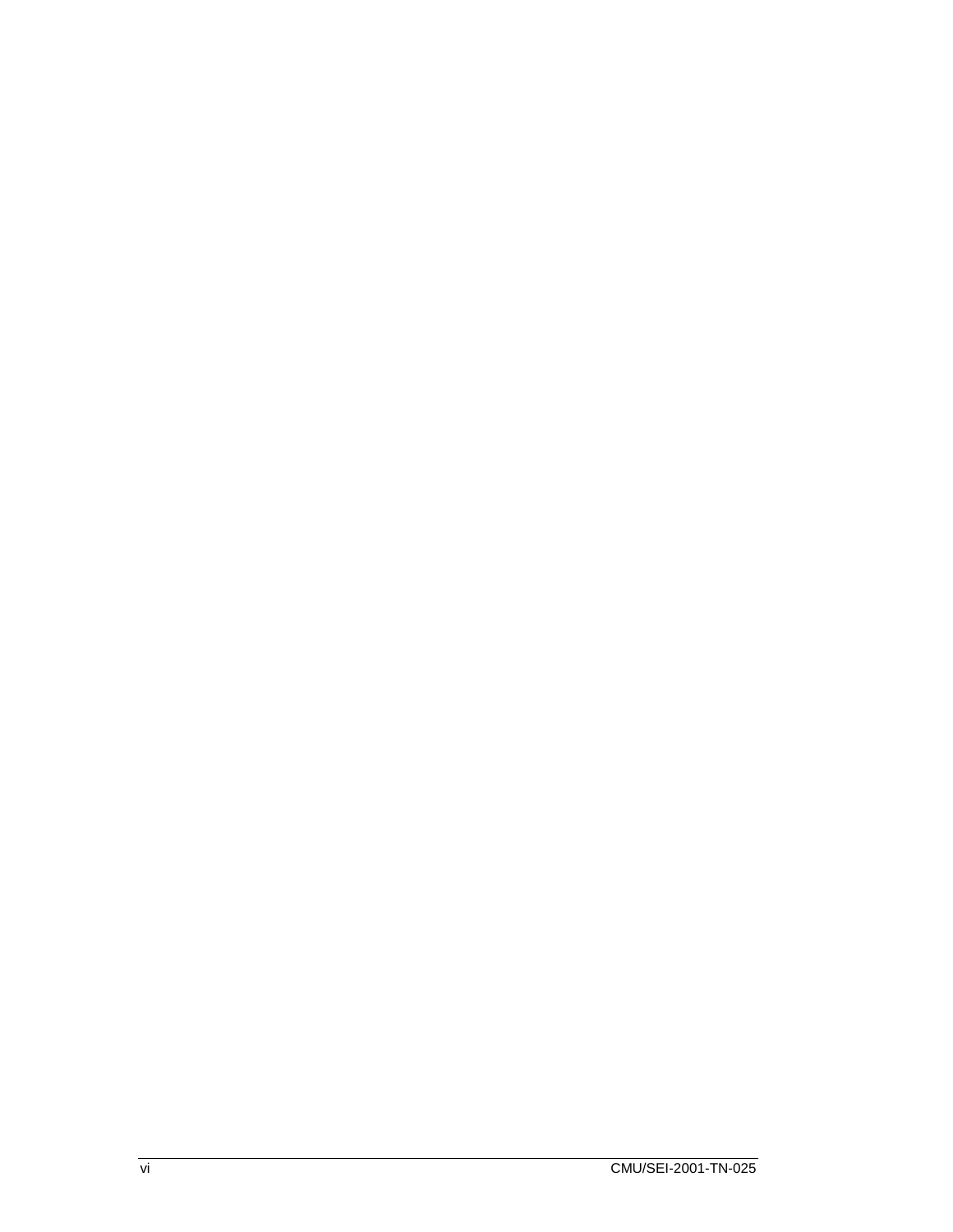#### Abstract

Quality attribute requirements such as those for performance, security, modifiability, reliability, and usability have a significant influence on the software architecture of a system. At the Software Engineering Institute, we are studying and codifying the relationship between quality attribute requirements and the architectural design strategies that impact their achievement. In CMU/SEI-2000-TN-017 [Bass 00], we introduced the notion of *quality attribute design primitives*. Quality attribute design primitives (or attribute primitives) are architectural building blocks that target the achievement of one—or sometimes several—quality attribute requirements. Our intent is to codify a fairly comprehensive set of attribute primitives in a manner that articulates how each attribute primitive makes its specific contribution toward the achievement of one or several attribute goals. We believe this will provide a very powerful "language" for constructing or analyzing software architectures in relation to quality attribute requirements. To determine the expressive and explanatory power of these attribute primitives, we will examine various classes of systems. This paper uses attribute primitives to examine the qualities of Enterprise JavaBeans (EJB)-based systems. In particular, we find that attribute primitives hold promise for providing insight into the quality attribute consequences of using various EJB infrastructure features.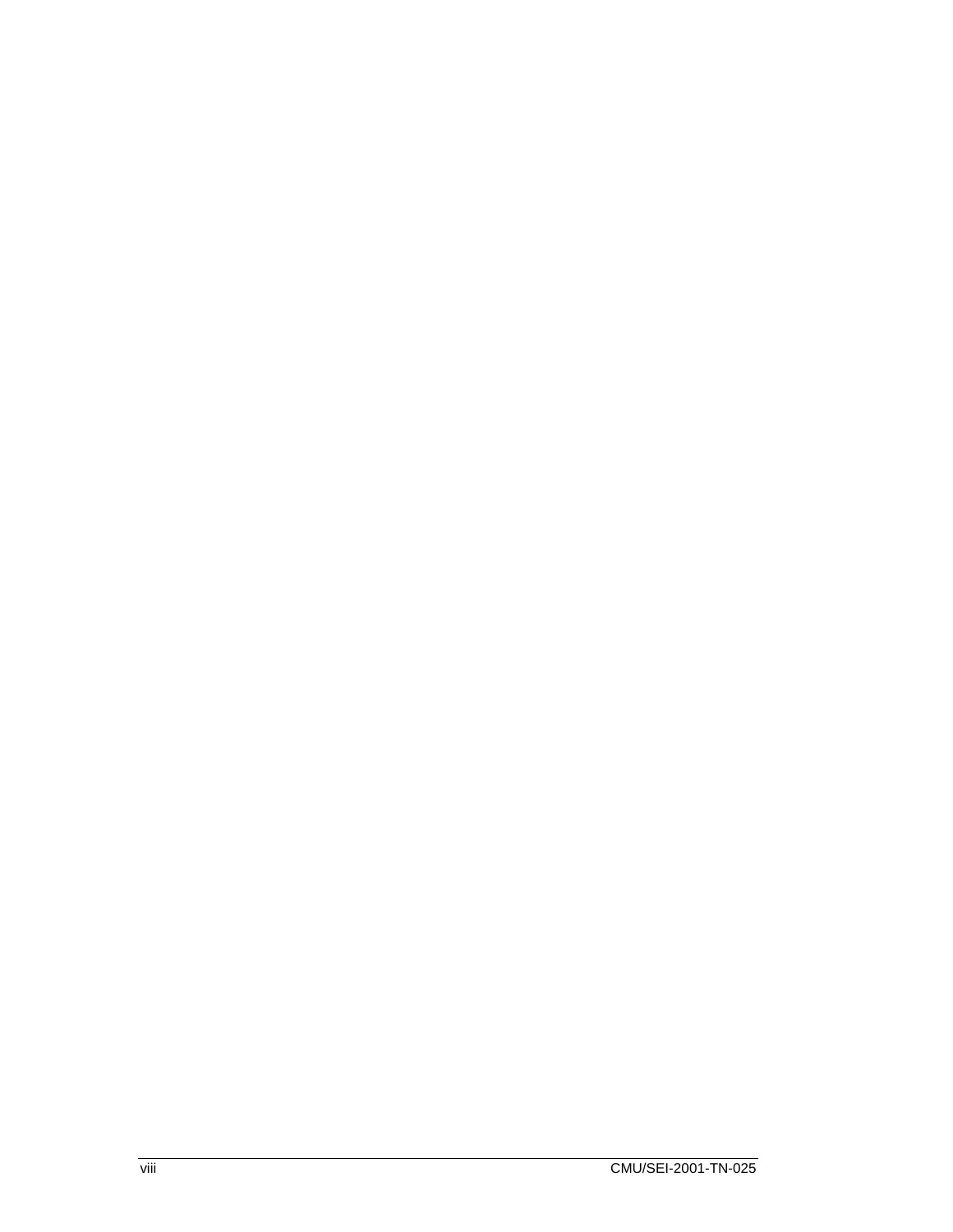#### 1 Introduction

Architects need to understand their designs in terms of quality attributes. For example, they need to understand whether they will achieve deadlines in real-time systems, what kind of modifications are supported by their design, how the system will respond in the event of a failure, and so on. There are large and thriving attribute communities that study various quality attributes, but they each have their own language and sets of concepts. Architects think in terms of architectural patterns [Buschmann 96]. However, what the architect needs is a characterization of architectural patterns in terms of the factors that affect quality attribute behavior so that a software design can be understood in terms of those quality attributes.

What we present in this paper is an initial step toward having such a characterization. We provide a short list of architectural patterns and brief descriptions of how to understand them in terms of three quality attributes: modifiability, performance, and availability. We call these patterns *quality attribute design primitives*. These patterns are, of necessity, system independent. In order to use them, an architect must make them system dependent. This paper demonstrates the application of our list to a portion of the Enterprise JavaBean (EJB) specification. The difference between what we present here and our ultimate goal is both depth and breadth. We expect our final list of architectural patterns to be longer than the list presented here, although we do not expect the list to be unmanageably long. We also expect the final descriptions to exist in more depth than we present here and to include models that motivate the analysis. This paper, however, stands on its own as an example of how EJB features can be understood in terms of more general patterns and reasoning about those patterns.

The document is organized as follows: our initial list of patterns and descriptions is presented in the appendix, but we provide our motivations for it in Section 2. In Section 3, we discuss a portion of the EJB specification and identify the features that we will be discussing. Next, in Section 4, we present the quality attribute interpretation of the portion of the EJB specification that is based on our quality attribute design primitives. We close with some conclusions.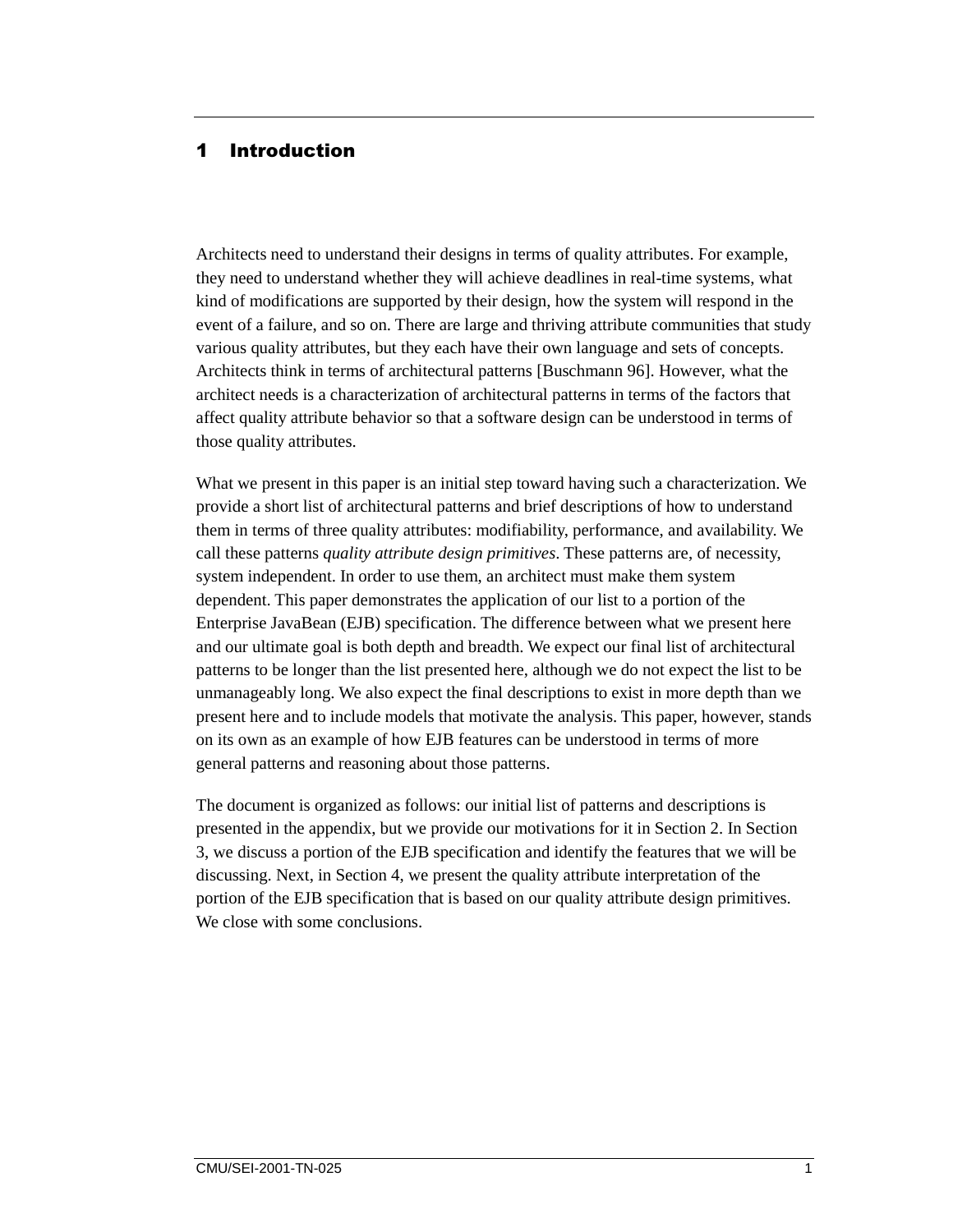#### **2 Quality Attribute Primitives**

To reason about architectural patterns in quality attribute terms, we must be able to characterize quality attributes requirements precisely and give an example of how to reason about architectural patterns. We characterize quality attribute requirements using *general scenarios* and we identify the architectural patterns on which we are focusing as *quality attribute design primitives* (or *attribute primitives*) [Bass 00]. Attribute primitives are an extension of our earlier work on attribute-based architectural styles [Klein 99].

#### 2.1 Quality Attribute General Scenarios

To be able to analyze and evaluate the quality of any system, we first need to characterize the various quality attribute requirements applicable to the system. Quality attribute scenarios serve this purpose [Bass 01]. For the same reason that use cases are essential in determining functional requirements, quality attribute scenarios are used to specify quality attribute requirements. For five important quality attributes (modifiability, performance, availability, security, and usability), we have enumerated a collection of quality attribute *general scenarios* that are intended to encompass all of the generally accepted meanings for these quality attributes. A general scenario is, in effect, a template for generating a specific quality attribute scenario. For example, two (abbreviated) modifiability general scenarios are

- "Changes to the platform occur."
- "Additional distributed users arrive at the system."

These scenarios are "general" in the sense that they are system independent. Collectively, general scenarios provide a system-independent checklist for quality attribute requirements. CMU/SEI-2001-TR-014 presents our initial attempt at a comprehensive list of general scenarios for modifiability, usability, performance, reliability, and security [Bass 01]. Of course, for any particular system or class of systems, not all of the general scenarios for a particular attribute will be relevant, and the analyst must identify those that should be considered and make those system specific.

To use general scenarios for a particular system or class of systems (in this case, EJB systems), they need to be made specific. For example, the above two modifiability general scenarios become

• The platform on which the EJB application runs changes. These platform changes include JVM change, operating system change, hardware change, database driver change, database change, EJB server and container change (across different vendor products, and version upgrades). The system needs to be modified to continue to provide current functionality.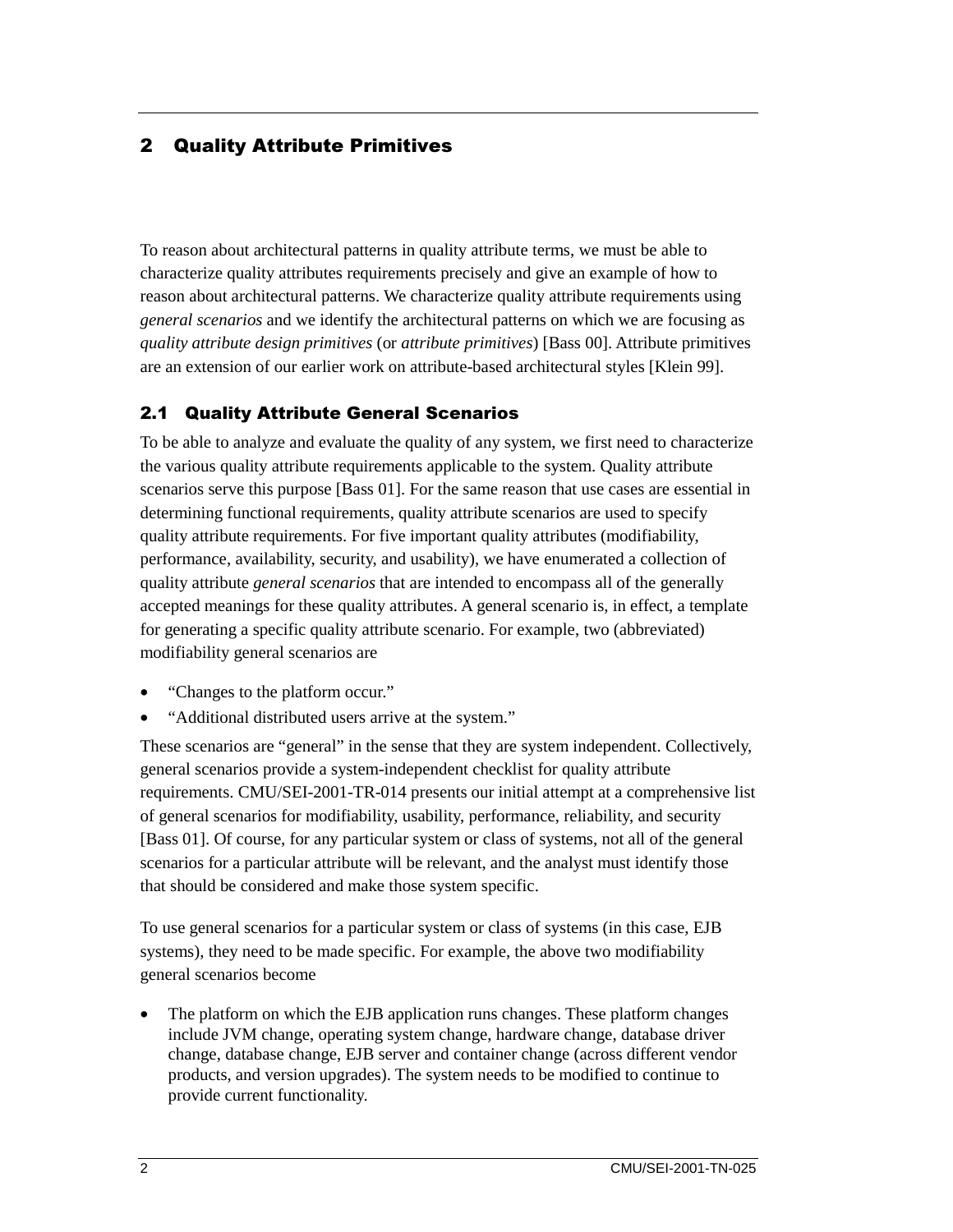• Additional online users connect to application server, possibly via a Web browser, volume of online requests fluctuates (e.g., increased sales before Christmas or the last few minutes of an online auction). The system should be able to handle the large/varying volumes of client requests with limited modification to the application.

#### **2.2 Quality Attribute Design Primitives**

Just as general scenarios provide a template for specifying quality attribute requirements, quality attribute design primitives are templates for "chunks" of architectural designs that target the achievement of specific quality attribute goals [Bass 00].

Attribute primitives provide building blocks for constructing architectures. However, they are building blocks with a focus on achieving quality attribute goals such as performance, reliability, and modifiability goals. Quality attribute design primitives will be described in a manner that illustrates how they contribute to achieving quality attributes. Therefore each attribute primitive will be described not only in terms of its constituent components and connectors, but also in terms of the qualitative and/or quantitative models that can be used to argue how it affects quality attributes. For this document, we are concerned with the following attribute primitives: Naming Server, Client/Server, Separation of Interface from Implementation, Connection Manager, Load Balancing, Replication, Transactions, Logging State Changes.

Consider, for example, the client/server attribute primitive. This is a collaboration between the provider and users of set of services. The attribute primitive separates one collection of responsibilities (the client's) from another (the server's). The consequence of this separation is enhanced modifiability; modifying the implementation of the services or modifying the number of servers providing services is invisible (at least in principle) to the clients. Moreover, the addition of new clients has no effect on the server.

The client/server attribute primitive has modifiability as one focus. When we write-up this attribute primitive, we will articulate what we mean by *modifiability* by describing various modifiability general scenarios for which the mechanism is well suited, and we will make qualitative and/or quantitative arguments as to why it is well suited for these scenarios.

In addition, the effect of the client/server on other attributes must also be considered. Separation of computations might improve reliability; and increased network traffic might increase the vulnerability to certain types of security attacks. Each attribute primitive write-up highlights possible side effects on other attributes.

In summary, each attribute primitive write-up addresses one or more quality attributes as characterized by one or more general scenarios. It will offer a description of the components, their relationships, and properties as they are relevant to the general scenario and a rationale for why this ensemble contributes to achieving the general scenario. A thumbnail sketch is a summary of an attribute primitive write-up. The thumbnail sketches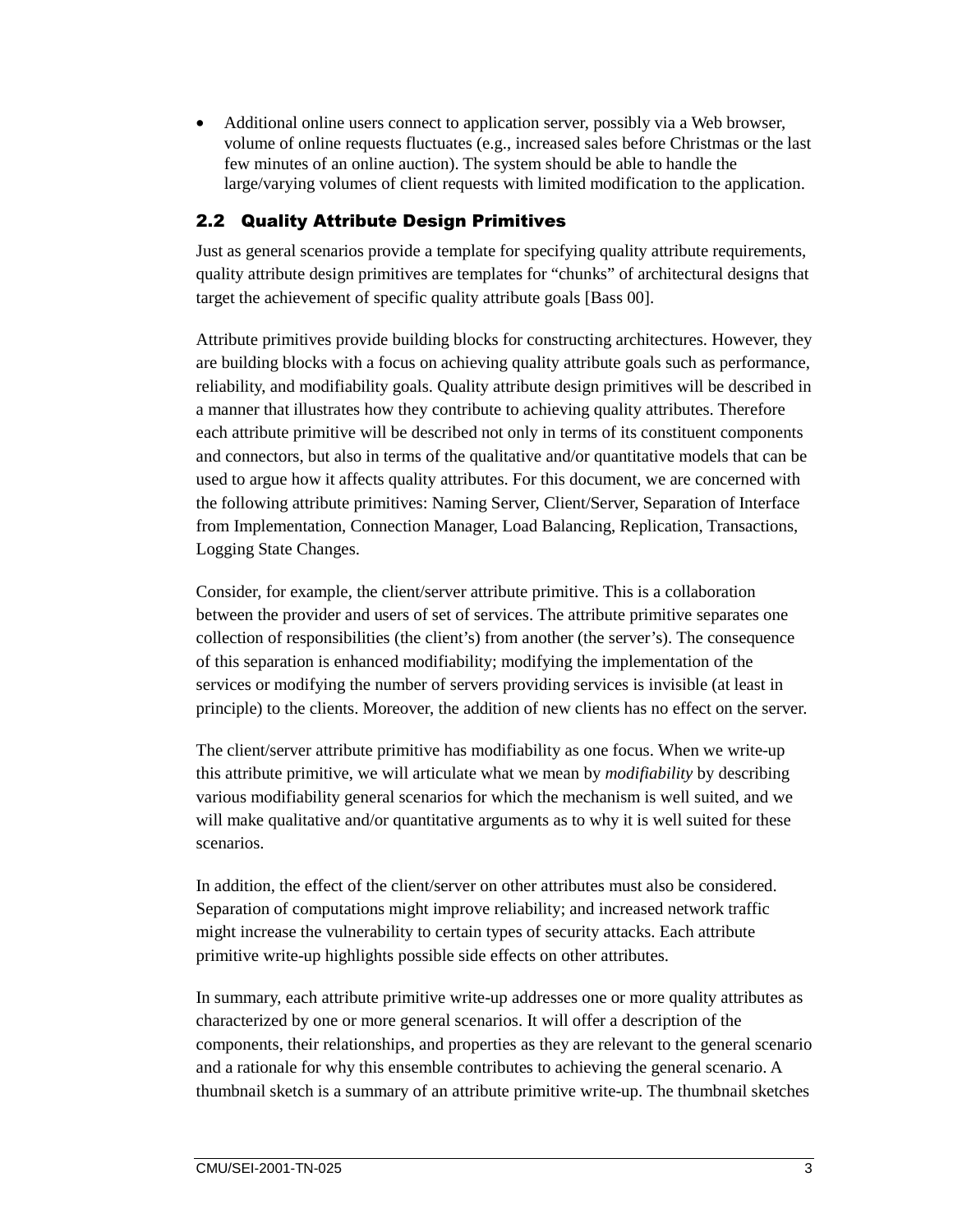of attribute primitives that we use in our application to EJB are in the appendix of this document.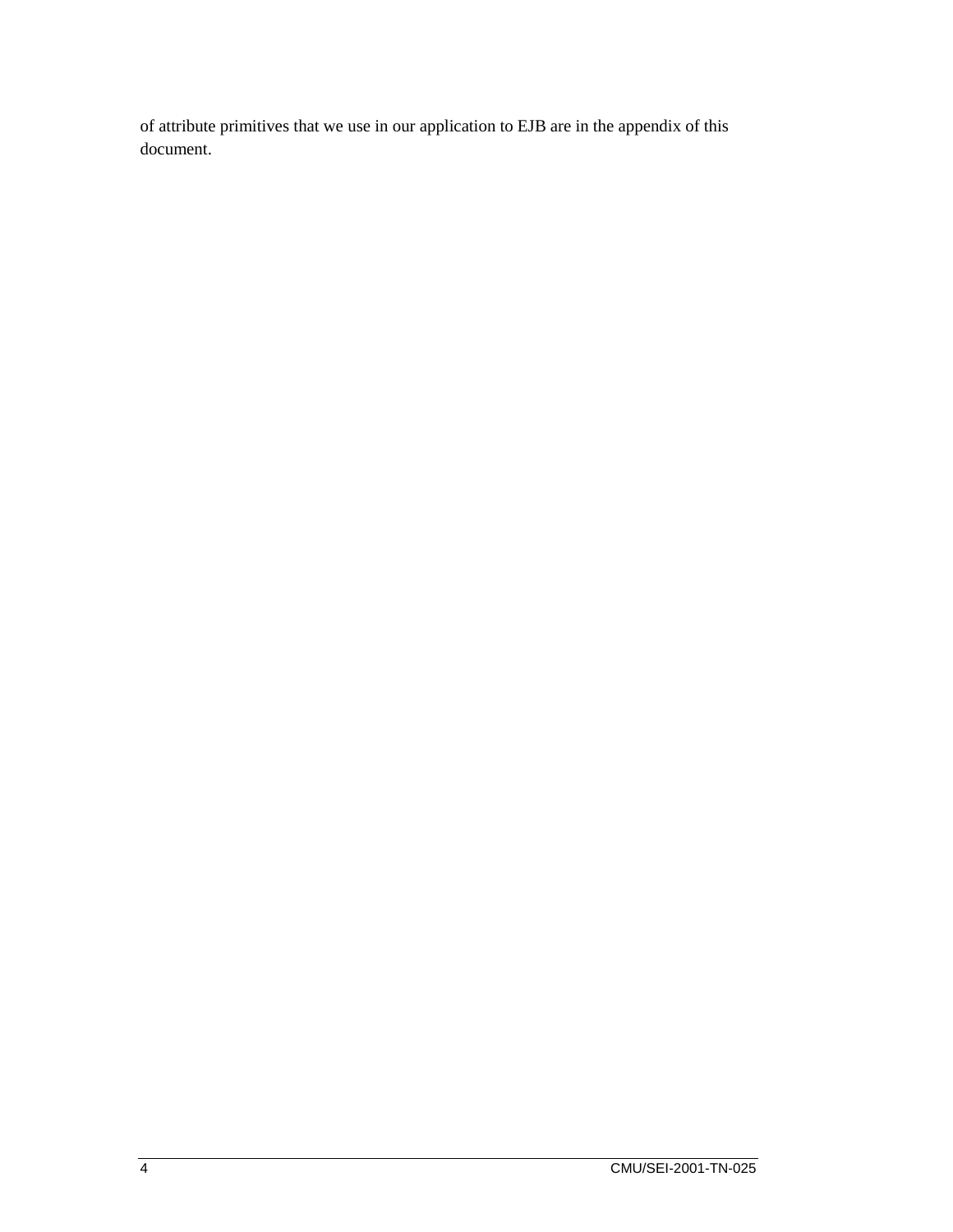#### 3 Enterprise JavaBeans

As more businesses embrace the electronic marketplace business model, there is an urgent need for business systems to be accessible via the Web. The Java 2 Enterprise Edition (J2EE) specification from Sun Microsystems describes a multi-tiered architecture for constructing enterprise-wide applications that enables systems to be accessible via the Web [Liu 01].

J2EE makes it possible to reuse Java components in a server-side infrastructure. With appropriate component assembly and deployment tools, the aim is to bring the ease of programming associated with GUI-builder tools (like Visual Basic) to building server applications. And by providing a standard framework for J2EE products based upon a single language (Java), J2EE component-based solutions are, in principle, product independent and portable between the J2EE platforms that are provided by various vendors.

The major features that the J2EE platform provides are

- a multi-tiered distributed application model
- a server-side component model, i.e., Enterprise JavaBeans (EJB) model
- a unified security model
- built-in transaction control

A simple depiction of the J2EE multi-tier model is shown in Figure 1. The role of each tier is as follows:

**Client Tier:** In a Web application, the client tier is composed of an Internet browser that submits HTTP (hypertext transfer protocol) requests and downloads HTML (hypertext markup language) pages from a Web Server. In an application not deployed using a browser, stand-alone Java clients or applets can be used, and these would communicate directly with the Business Component tier, using the Java Remote Method Invocation (RMI) as the underlying protocol.

**Web Tier:** The Web tier runs a World Wide Web server to handle client requests, and invokes J2EE servlets or Java Server Pages (JSPs). Servlets are invoked by the Web server depending on the type of user request and will query the business logic tier to get the required information to satisfy the request. The servlets then format the information for return to the user via the Web server. JSPs are basically static HTML pages that contain snippets of servlet code. The code is invoked by the JSP mechanism, which also takes responsibility for formatting the dynamic portion of the page.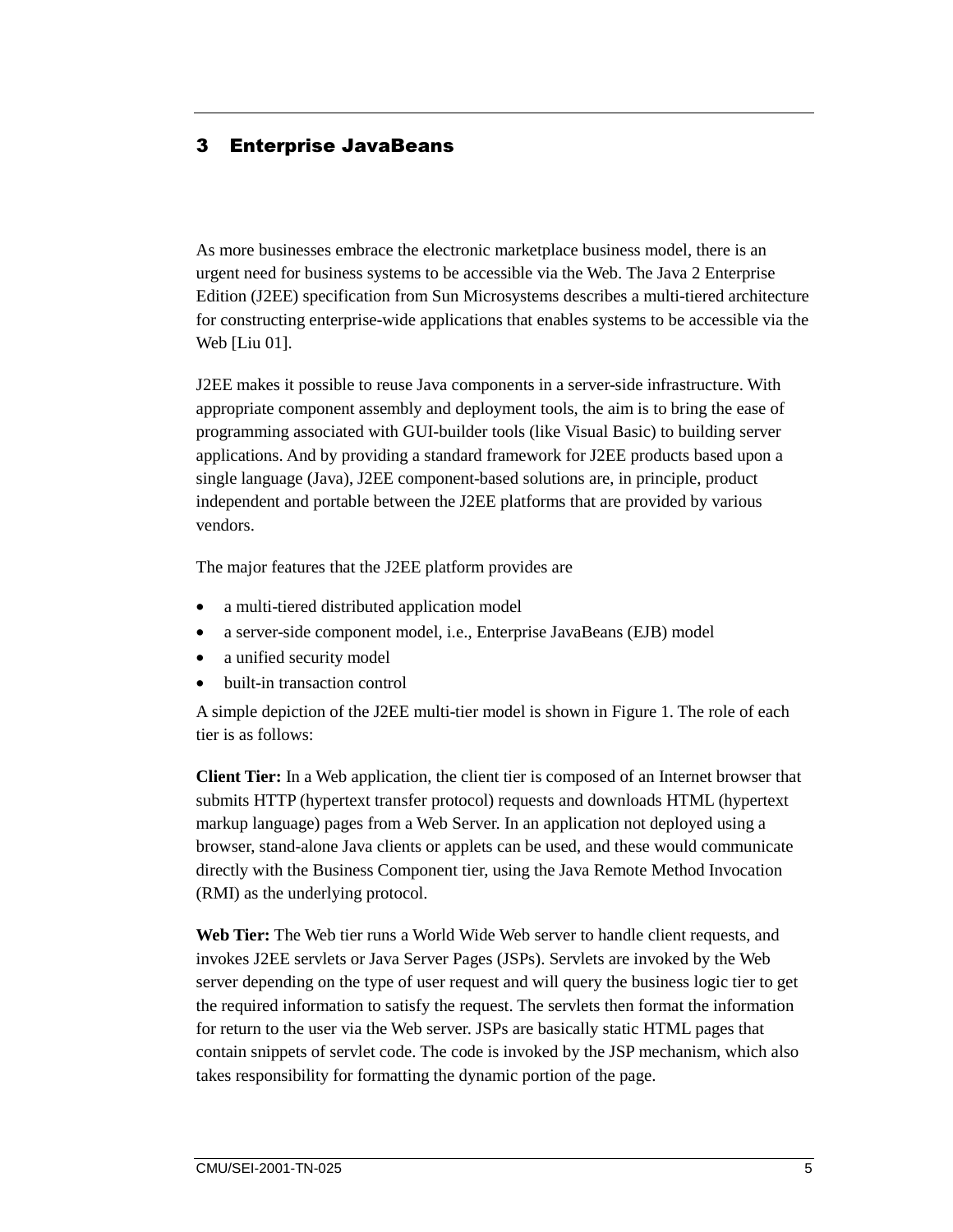**Business Component Tier:** The business components constitute the core business logic for the application. The business components are realized by Enterprise JavaBeans, the software component model supported by J2EE. EJBs receive requests from servlets in the Web tier, or directly from Java clients. EJBs then satisfy the request usually by accessing some data sources, and return the results to the servlet or the Java client. EJB components are hosted by a J2EE environment known as an EJB container. The container supplies a number of services to the EJBs that it hosts. These services include transaction and lifecycle management, state management, security, multi-threading, and resource pooling. EJBs simply specify the type of behavior they require from the container at run time, and then rely on the container to provide the services. This frees the application programmer from cluttering the business logic with code to handle system and environmental issues.

**Enterprise Information Systems Tier:** This tier typically consists of one or more databases and back-end applications like mainframes and other legacy systems. EJBs must query these data stores to process requests. The Java Database Connectivity (JDBC) drivers are typically used for accessing databases, and the Java Connector Architecture (JCA) standard protocol is used to access packaged applications such as enterprise resource planning (ERP) systems and customer relationship management (CRM) systems, as well as various mainframe-based transaction processing systems.



*Figure 1: J2EE Multi-Tiered Application Architecture*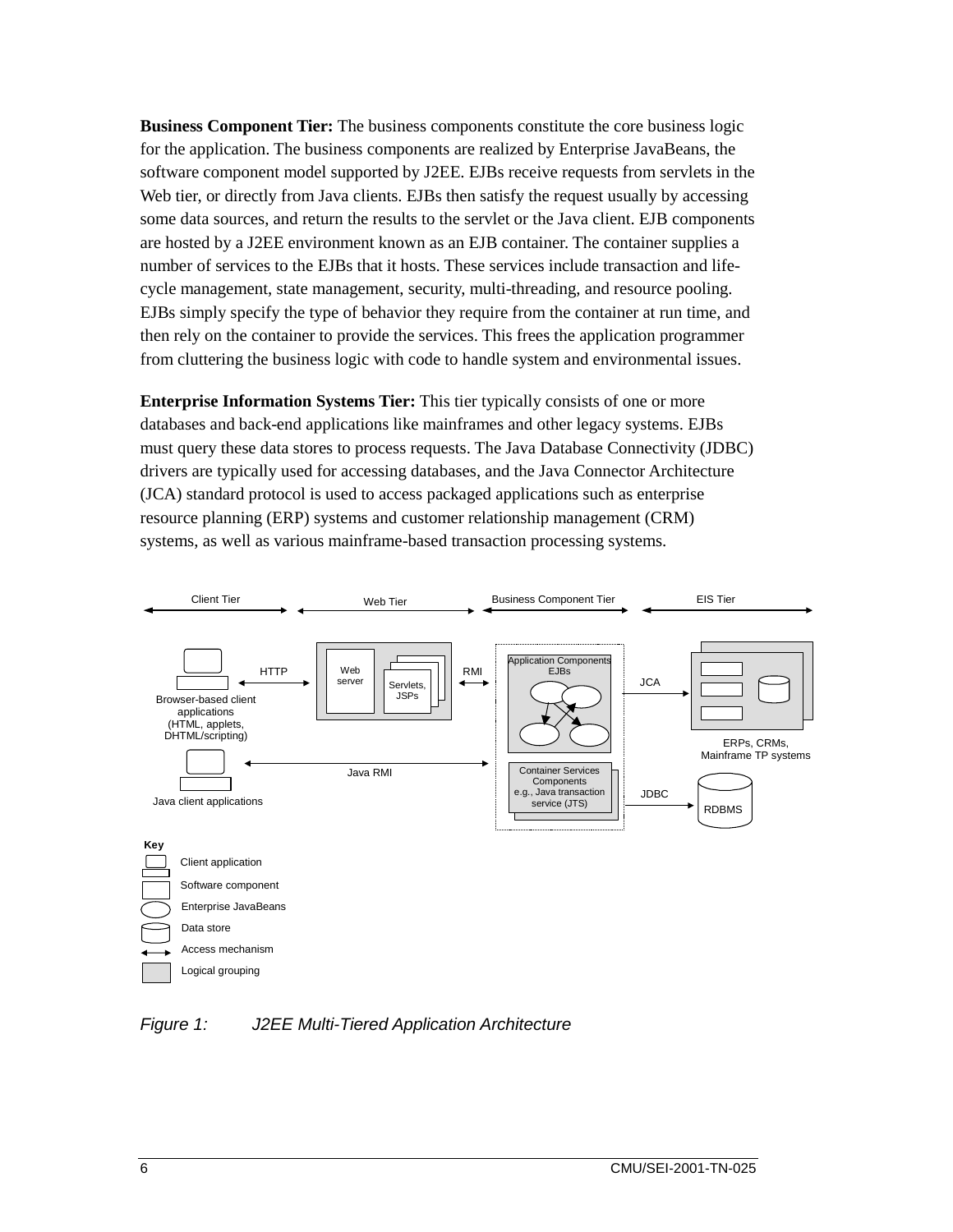In the remainder of the document, we will focus on the server-side component model: Enterprise JavaBeans. The EJB specification describes a component-based framework for constructing server-side Java applications. An EJB container provides a run-time environment to host application components and supports these components by providing services such as transaction, persistence, concurrency and security management. When a client invokes a server component, the container automatically allocates a thread and invokes an instance of the component. The container manages all resources on behalf of the component and manages all interactions between the component and the external systems such as database management systems. In the J2EE model, these services are supplied through a set of standard vendor-independent interfaces. The EJB framework thus provides an environment for people to build an enterprise application quickly.

However, ease of development and deployment are not enough; the resultant system must exhibit suitable qualities, that is, suitable performance, reliability, security, usability, and so on. For example, will the resultant EJB system behave responsively when handling a dynamically changing volume of client requests? Web-enabling a business system means opening up the business to potentially thousands and millions of customers in the Internet world. If the current design cannot handle the volume, is the design scalable? Other questions about reliability, security, modifiability, and usability can be asked as well.

In a nutshell we ask: What are the quality attribute ramifications of building systems using the EJB component model? In this paper we use the notion of quality attribute design primitives to explore this question.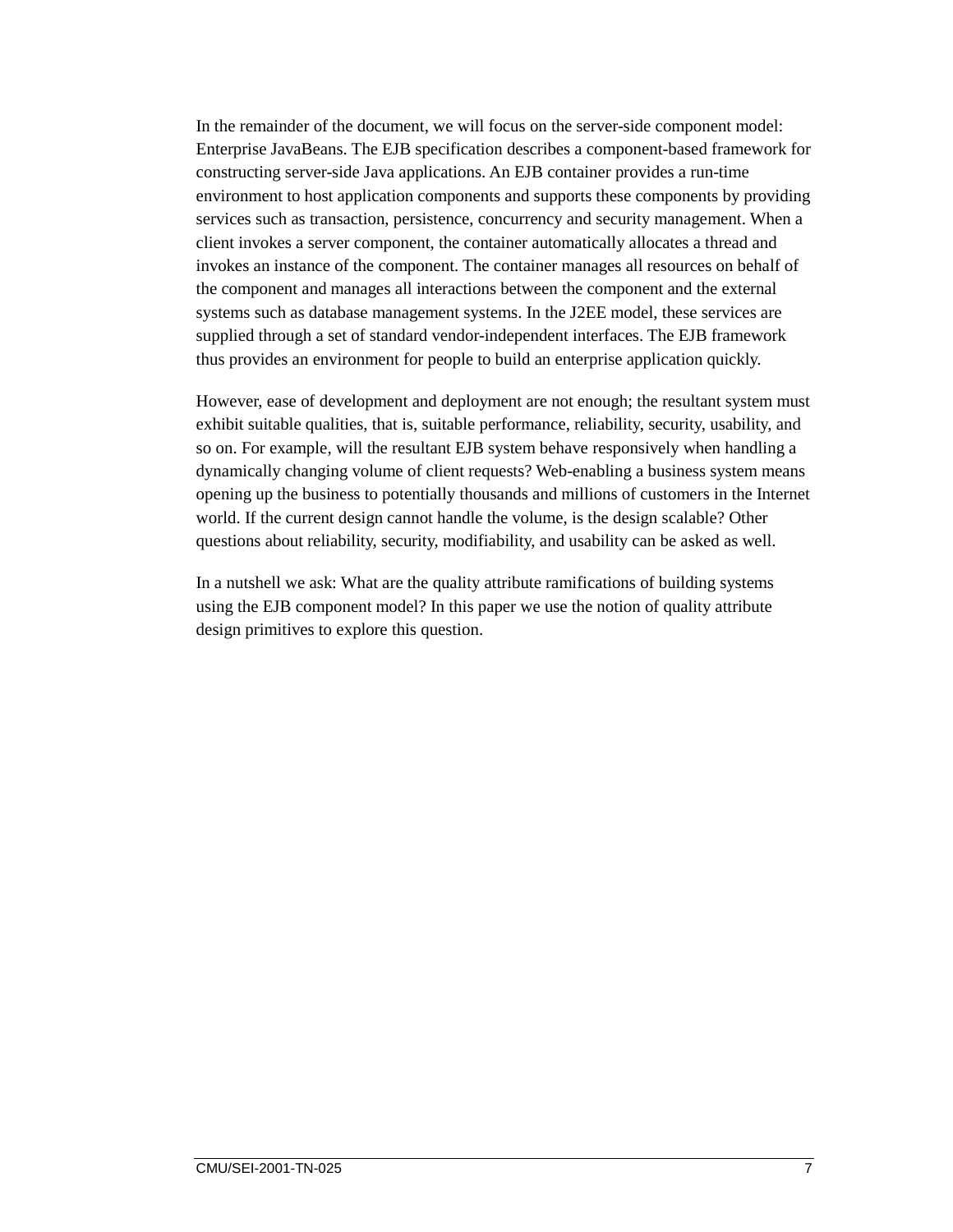## 4 Analyzing Enterprise JavaBeans Systems Using Quality Attribute Design Primitives

As mentioned earlier, EJB has many features that aid in the development of applications. We will describe a typical configuration of these features and then use quality attribute primitives to draw conclusions about the attribute-related ramifications of using these features. For example, in an EJB context clients access services through a "home interface" via the Java Naming and Directory Interface (JNDI), which obviates the need for the client to know the physical location of the server and thus allows for ease of service relocation. This is a form of a naming service, which is described in one of our thumbnail sketches.

The objective of this section is to

- enumerate a specific set of features of interest to EJB
- recast this specific set of features in terms of attribute primitives
- use the qualitative analysis codified in each attribute primitive to offer reasoning guidance for this style of EJB usage

#### 4.1 A Typical Configuration: A Session Bean-Only Architecture

Figure 2 illustrates a simple EJB application architecture with a session bean (stateless or stateful) that provides all the business functionality in its methods. We choose to use such a simple EJB application architecture to focus on the EJB infrastructure features and the design alternatives that the EJB environment supports. Even with a simple EJB application architecture, many important EJB container services (such as naming and transactions) are exercised.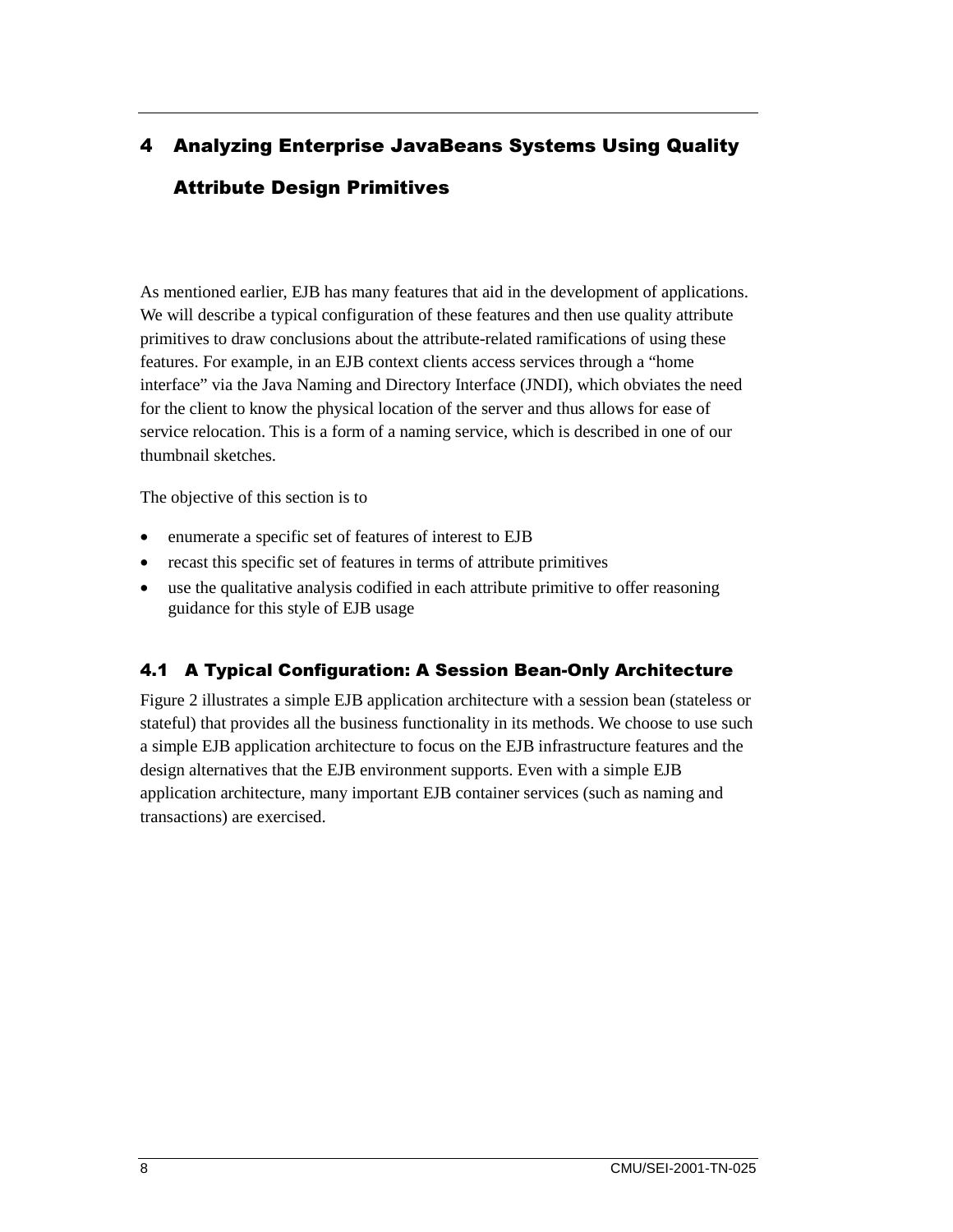

*Figure 2: A Simple EJB Application Architecture* 

All Enterprise JavaBeans are implemented through a *Home Object* and an *EJB Object*. The Home Object implements various EJB life-cycle methods such as the creation and deletion of an EJB instance, as well as the "lookup" of a corresponding EJB Object. The EJB Object is where the actual implementation of the business logic resides. The client first accesses the home object via the home interface using the Java Naming and Directory Interface (JNDI); the client can then obtain a reference to the EJB Object from the home object. The client is now ready to make RMI calls to the EJB Object to request that the business logic be carried out.

A typical EJB container or J2EE application server will provide database connection management for EJB components to use to access business data in the EIS tier. The EJB container also manages the life cycle (i.e., creation, replication, and deletion of EJB Object instances) and routes requests to the appropriate EJB instance. Transaction control and management are also provided by EJB containers.

From this relatively simple EJB application architecture, we can summarize the following EJB features:

- **Java Naming and Directory Interface (JNDI)**  Clients access the home interface via the Java Naming and Directory Interface (JNDI). The home object will in turn pass to the client a reference to the EJB object.
- **EJB Object Remote Interface** Once a client has access to the remote interface, it can invoke business logic to be carried out by making RMI calls to the EJB Object. The EJB Object basically presents to the client all the available services (or business logic) provided by the session bean (which can be stateless or stateful).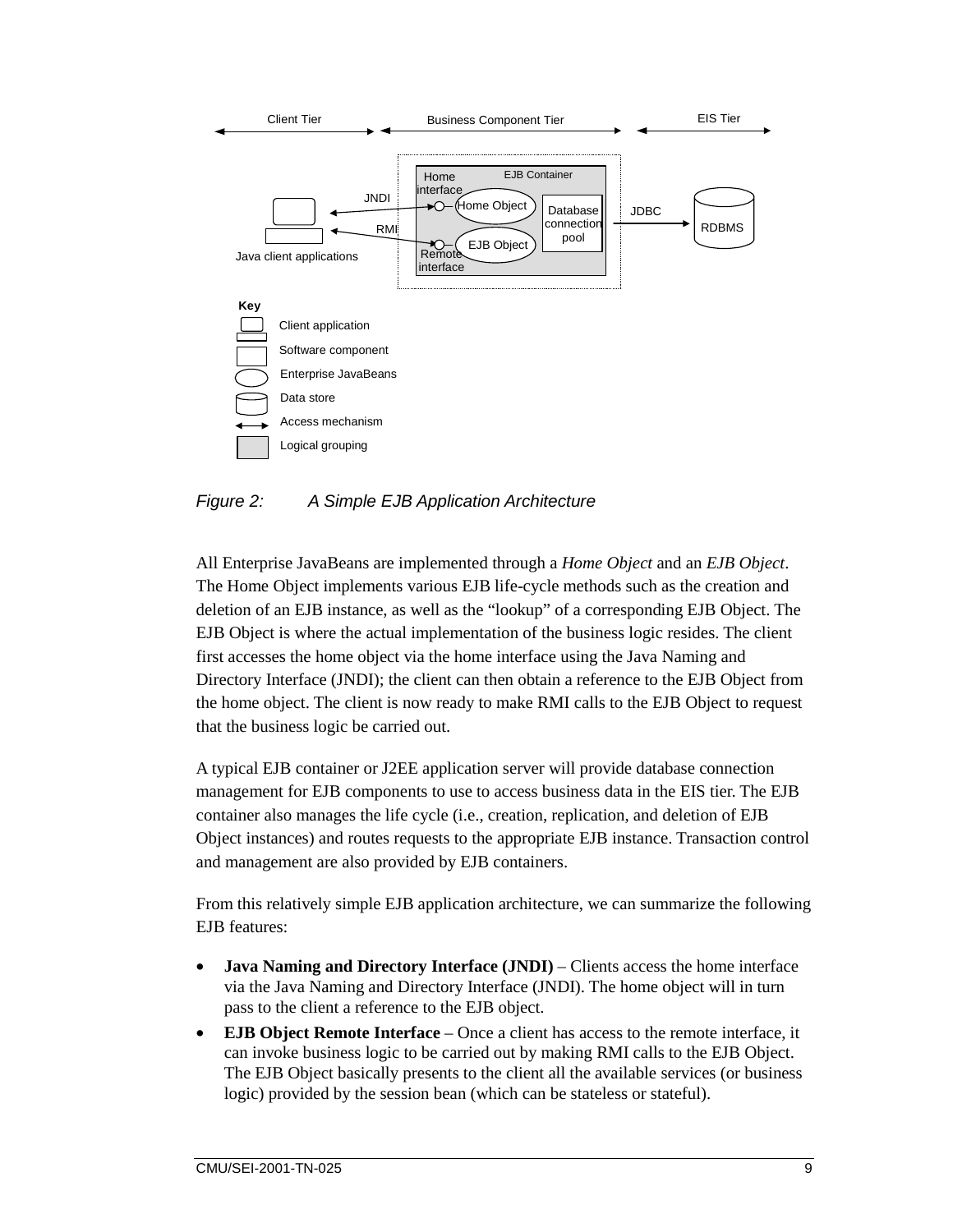- **Server/Bean instance replication** The EJB server or container creates and manages multiple instances of the same enterprise server bean.
- **Load balancing for server/bean instances**  Load balancing is a strategy for dynamically routing client requests to a particular server/bean instance for processing.
- **Database connection pooling** When session beans need to read from and write to a database, they first need to obtain a handle to a database connection. Application server products such as the WebLogic Server provide a pool of ready-to-use database connections for EJB server components to use and re-use.
- **Transactions** When multiple updates to business data need to be done in an atomic fashion, with consistent intermediate results, and these updates need to allow for concurrent update operations, each with durable states at the end of the operations, the server implementation needs to support transactions. As part of the transaction services, logging is done to record state changes. In the case of failure, the system can be rolled back to the previous consistent state.

We do not claim these are all of the EJB features that contribute to the quality of EJB systems, but these are enough to demonstrate how to use the thumbnail sketches.

## 4.2 Approach

We will now use attribute primitives to explore the attribute behavior of the EJB application architecture shown in Figure 2. In the next several sections, we will consider the architecture's modifiability, performance, and availability, respectively. For each attribute, our approach is outlined below:

- 1. We will use general scenarios as the basis for creating EJB-specific scenarios that specify important quality attribute requirements that need to be addressed by EJB.
- 2. The general scenarios will also lead us to relevant attribute primitive thumbnail sketches (in the appendix).
- 3. The relevant EJB features are then explained and qualitatively analyzed in terms of the attribute primitives.
- 4. The qualitative analyses for each of the EJB features are then coalesced.

Note that general scenarios provide the link between EJB-specific scenarios and attribute primitives. General scenarios provide a "bucket" in which EJB-specific scenarios can be placed. General scenarios also provide explicit pointers to attribute primitives. Therefore once an EJB-specific scenario is identified as an instance of a general scenario, one (or possibly several) relevant attribute primitives have also been identified. The remaining challenge is to find an instance of the attribute primitive in the specific architecture that's being analyzed. This is when the person with attribute primitive expertise interacts with someone who has domain (in this case EJB) expertise to map the attribute primitive onto the specific architecture and apply the general analysis codified in the attribute primitive.

We begin with modifiability.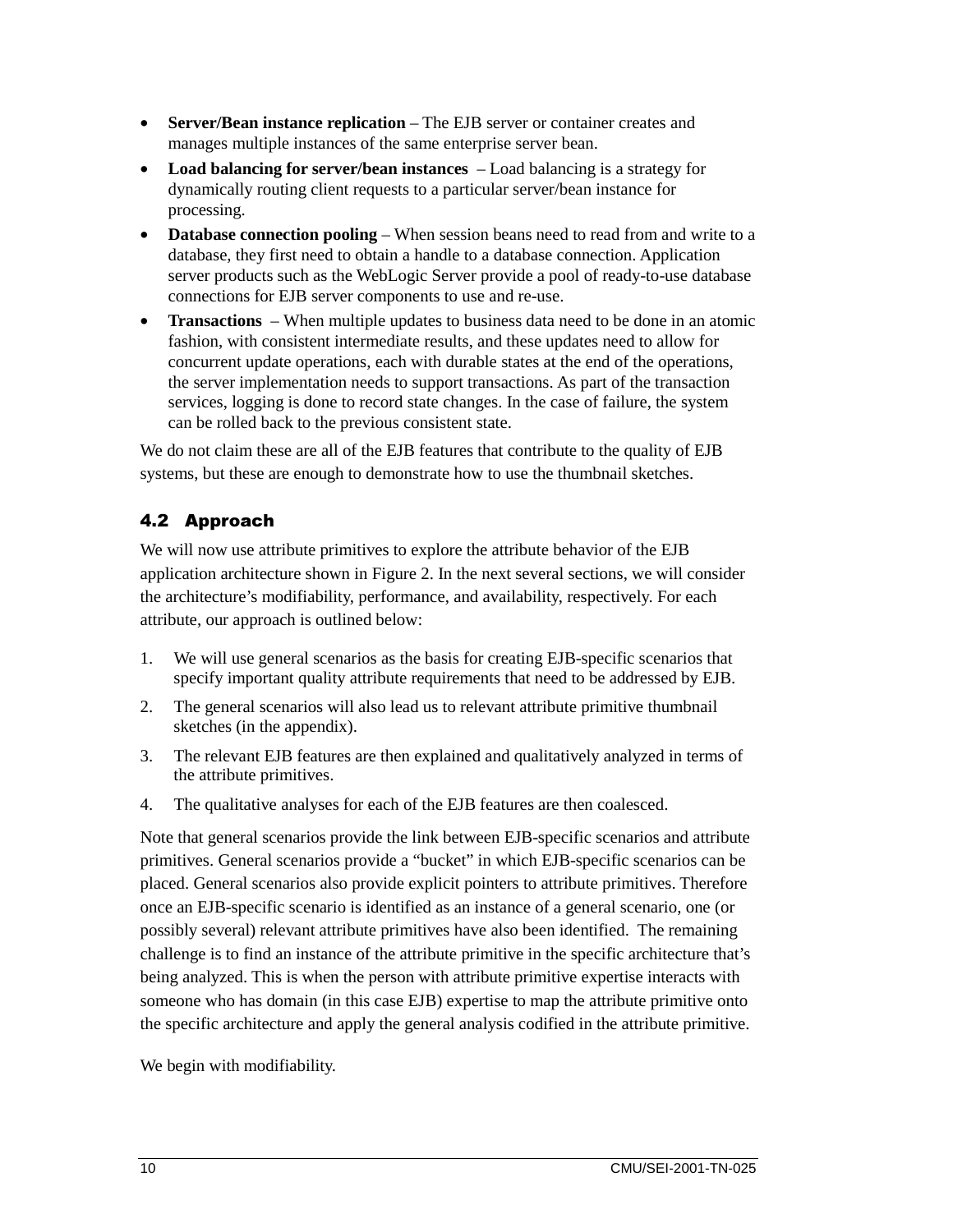#### 4.3 Modifiability

Table 1 shows several general modifiability scenarios and the EJB-specific modifiability scenarios suggested by them. This implements Step 1 of our approach.

| Table 1: | <b>Modifiability Scenarios</b> |  |
|----------|--------------------------------|--|
|----------|--------------------------------|--|

| <b>General Modifiability Scenario</b>                                                                                                                                                                                                                                                                                                                                                                                  | <b>EJB-Specific Modifiability Scenario</b>                                                                                                                                                                                                                                                                                                                                                                                 |
|------------------------------------------------------------------------------------------------------------------------------------------------------------------------------------------------------------------------------------------------------------------------------------------------------------------------------------------------------------------------------------------------------------------------|----------------------------------------------------------------------------------------------------------------------------------------------------------------------------------------------------------------------------------------------------------------------------------------------------------------------------------------------------------------------------------------------------------------------------|
| The platform on which the system depends is<br>changed. The system must be modified to continue<br>to provide current functionality. The platform<br>change may be a change in hardware including<br>input and output hardware, it could be a change in<br>operating system, or it could be a change in COTS<br>middleware included in the system. Existing<br>functionality of the system should remain<br>unchanged. | The platform on which the EJB application runs<br>changes. These platform changes include changes to<br>the Java Virtual Machine (JVM), operating system,<br>hardware, database driver, database change, EJB<br>server and container (across different vendor<br>products, and version upgrades). The system needs<br>to be modified to continue to provide current<br>functionality.                                      |
| A request arrives to add additional users,<br>potentially distributed. The system should be<br>modified to enable these additional users to access<br>its services while still maintaining quality of<br>service.                                                                                                                                                                                                      | Additional online users connect to an application<br>server, possibly via a Web server and the volume of<br>online requests fluctuates (e.g., increased sales<br>before Christmas or the last few minutes of an<br>online auction). The system should be able to<br>handle the large/varying volumes of client requests<br>with limited modification to the application or, even<br>better, through self re-configuration. |

Since each attribute primitive starts by identifying the relevant general scenario, general scenarios can be viewed as an index for the set of attribute primitives. Table 2 maps the two general scenarios in Table 1 to the relevant attribute primitives. This implements Step 2 of our approach.

*Table 2: Locating Modifiability General Scenario Within Attribute Primitive Sketch* 

| <b>Portion of General Scenario</b>                                                 | <b>Attribute Primitive</b>                     |
|------------------------------------------------------------------------------------|------------------------------------------------|
| Changing the hardware platform on which a service resides.                         | <b>Naming Service</b>                          |
| Adding additional users while maintaining other qualities such as<br>performance.  | Client/Server                                  |
| Implementation details change without affecting much of the rest of the<br>system. | Separation of Interface<br>from Implementation |
| Addition of functionality without impacting the rest of the system. <sup>1</sup>   | <b>Transactions</b>                            |

 $\frac{1}{1}$  Notice that general scenarios point to attribute primitives in two ways: (1) the attribute primitive directly addresses the general scenario, and (2) the attribute primitive affects the general scenario as a side effect.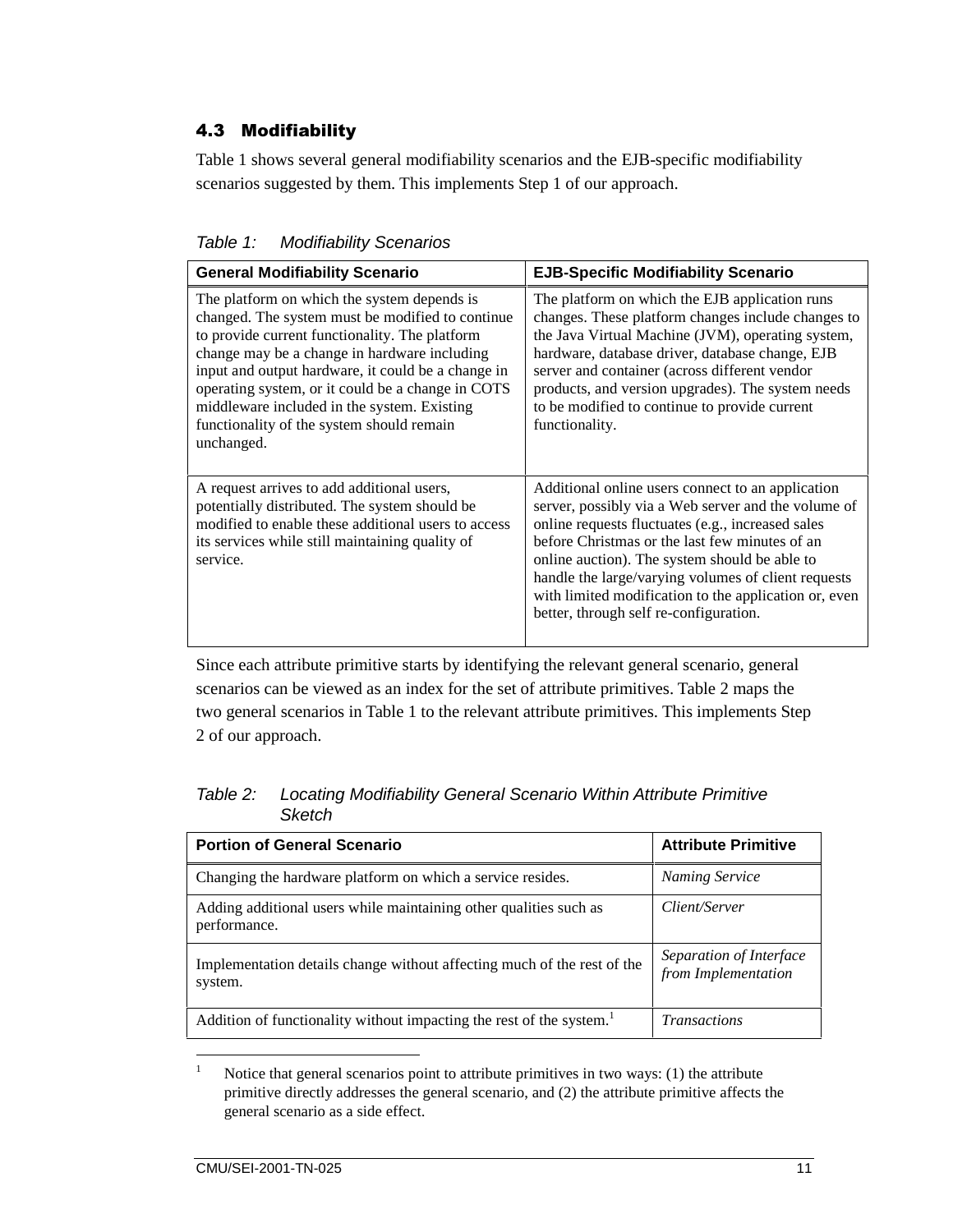We now implement Step 3 of our approach. Each attribute primitive is mapped onto EJB features and the analysis in the thumbnail sketch is used to yield an EJB-specific analysis.

• **JNDI** – JNDI is in part an instance of the *Naming Service* attribute primitive (AP). A naming server places a level of indirection between the client and provider of a service by providing a mapping from a service's logical name to its physical location. The client does not need to know where the server is physically located.

JNDI also is in part an instance of the *Client/Server* AP. The Client/Server AP is used to manage multiple clients accessing a set of services and allows additional clients to be easily added.

- **EJB Object Remote Interface**  The EJB Object Remote Interface is an instance of the *Separation of Interface from Implementation* AP. The client does not need to know the internal server implementation details; it needs to know only what services the server provides. Details—such as how the server provides its services, the creation and management of EJB server, and session bean instances—are hidden from the client.
- **Stateless session beans<sup>2</sup>** Stateless session beans with idempotent operations on the server allow the addition of functionality to be an easier task, hence improving the modifiability of the system. However state information between different method calls has to be passed back and forth between the client and server instances. Session management becomes a responsibility for the clients, impacting the modifiability of the clients.
- **Stateful session beans** The alternative to stateless session beans is stateful session beans. In this case the stateful session beans handle state information on behalf of the client. This creates static bindings between the client and server instance, which makes the system inflexible.
- **Transactions** When the transactional guarantees are supported by a third-party implementation (e.g., container-managed transaction), decoupling of the EJB components and the resource managers (i.e., Rational Database Management System [RDBMS]) is enabled. The strict adherence to a standard interface such as the XA/Open's Distributed Transaction Processing model will enhance modifiability. By separating application functionality from concerns of consistency, rollback, and recovery, the addition of new functionality is simplified.

**Modifiability strategies (Step 4 of our approach)**: The strategies used to increase modifiability include forms of indirection and separation. These provide the ability to add new server functionality, change server implementations, and change server location.

#### 4.4 Performance

Table 3 shows a general performance scenario and the EJB-specific performance scenario suggested by it.

 $\frac{1}{2}$ Note that "stateless" and "stateful" are component properties, not attribute primitives.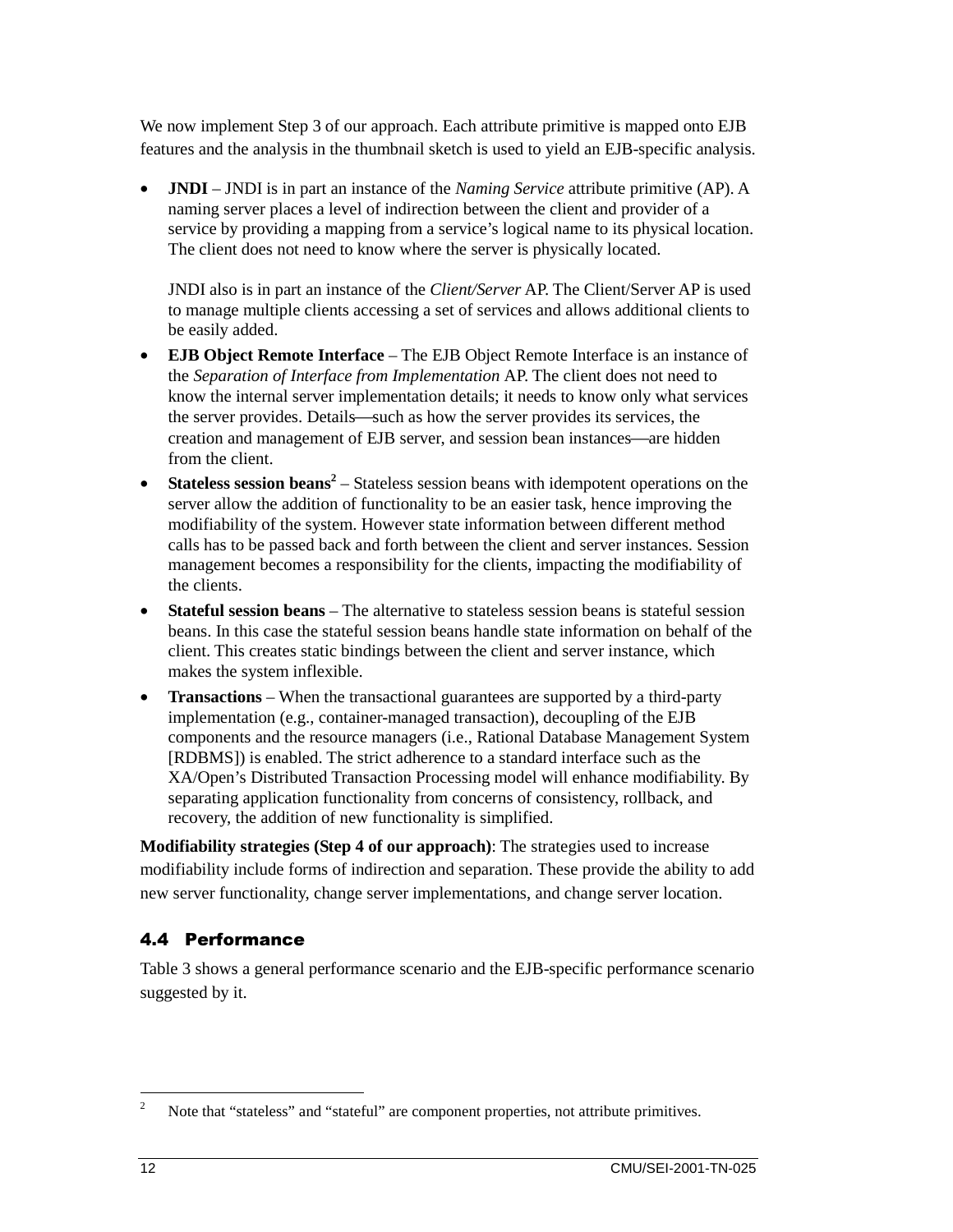#### *Table 3: Performance Scenarios*

| <b>General Scenario</b>                                                                          | <b>EJB-Specific Refinement</b>                                                                                   |
|--------------------------------------------------------------------------------------------------|------------------------------------------------------------------------------------------------------------------|
| Events arrive stochastically. On average, the<br>system must complete n responses per unit time. | For a set of random client requests, the system<br>needs to process at least n transactions per second<br>(TPS). |

The general scenario in Table 3 points to the following attribute primitives shown in Table 4:

| <b>Portion of General Scenario</b>                                   | <b>Attribute Primitive</b> |
|----------------------------------------------------------------------|----------------------------|
|                                                                      | <b>Naming Server</b>       |
|                                                                      | Client/Server              |
| Events arrive stochastically. On average, the system must complete n | Replication                |
| responses per unit time.                                             | Load Balancing             |
|                                                                      | <b>Connection Manager</b>  |

*Table 4: Locating Performance General Scenario Within Attribute Primitive* 

The attribute primitives in the above table map onto the following EJB features:

- **JNDI** As pointed out in the *Naming Server* AP, the indirection introduced by JNDI will introduce overhead (that is, additional *execution time*), an important component property that affects performance. However, the JNDI lookup often occurs only once when the client is looking for the session bean. All subsequent service calls are via the EJB Object. The method invocation across a network cannot be avoided even if the EJB programming model is not used. However, the resource usage across the network needs to be accounted for when assessing throughput.
- **Stateless** Stateless session beans in the server-side can be easily replicated to handle larger volume of requests. Since each bean instance runs in its own thread, bean replicas can take advantage of each other's input/output (I/O) blocking times. Moreover, as pointed out in the *Client/Server* AP, if different threads can be assigned different priorities, a server will be able to offer clients with varying levels of service. However, since there is no concept of bean priorities, all clients are treated roughly equally.
- **Stateful** Replication of stateful servers is possible; however, this incurs some performance penalty due to the need to store the state information onto secondary storage (in order to have a failsafe system, an availability consideration). However, the consistency checks here for multiple stateful session beans is a difficult problem. Most existing application server solutions either compromise on correctness, or incur a performance penalty.
- **Server/Instance replication** Dynamic creation and deletion of EJB instances as supported by the *Replication* AP (depending on volume of requests) can help to ensure a more scalable system that can better handle peak and off-peak loads.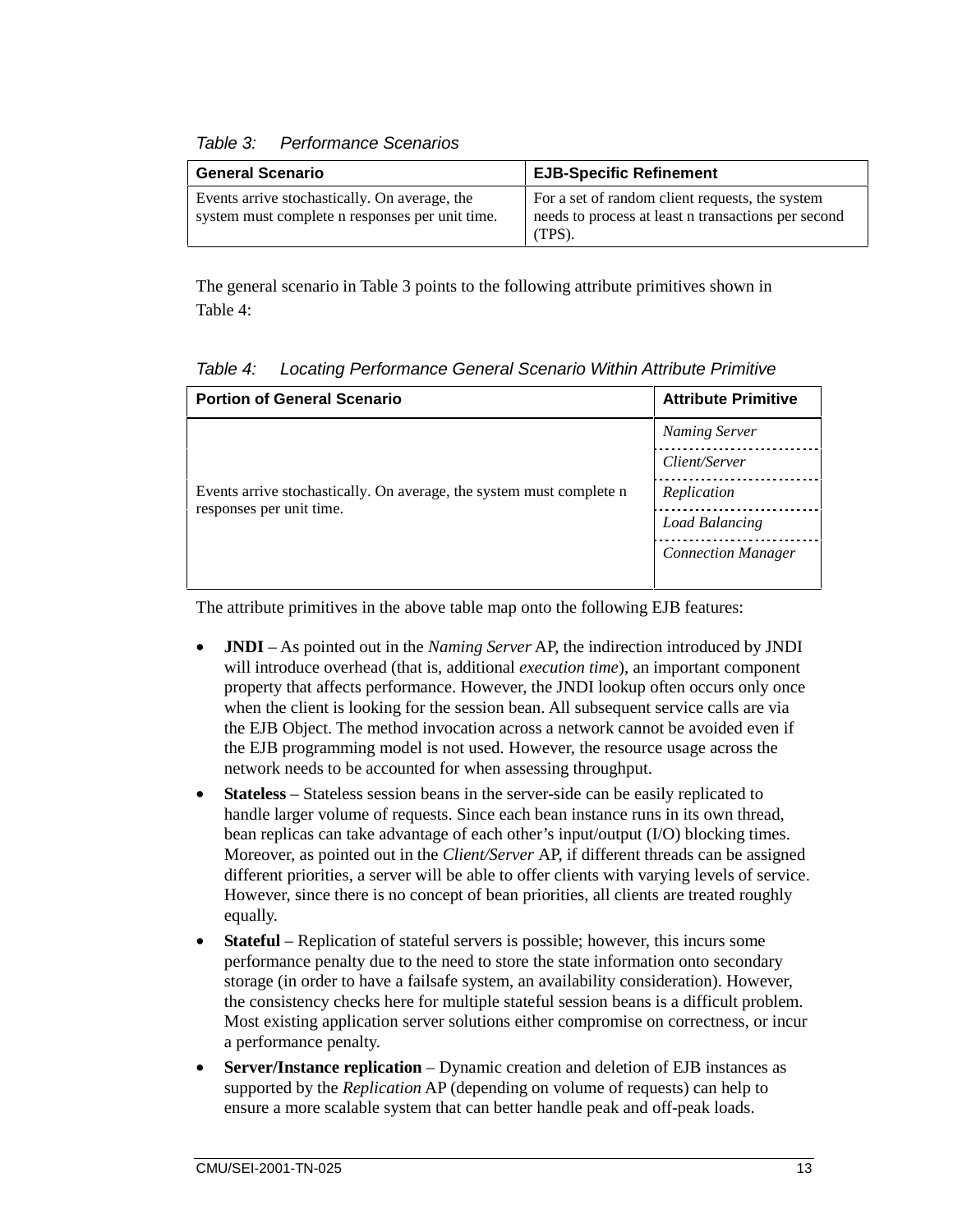- Load balancing for server instances Load balancing can work on two levels: across different EJB instances, and/or across different EJB server instances in a cluster. As pointed out in the *Load Balancing* AP there are different load-balancing algorithms that can be used to improve throughput.
- **Database connection pooling Establishing database connections is a slow** operation, expensive in terms of execution time. Hence, the pooling of database connections can enhance performance through the reuse of connections. Application server products such as WebLogic Server provide a pool of ready-to-use database connections for EJB server components to use and re-use. The EJB server component implementation need not deal with issues related to setting up database connections. It can focus on the business functionality implementation. As pointed out in the *Connection Manager* AP, this separation of concerns at the implementation level enhances usability for the EJB programmer and makes the system more modifiable. Also, note that any shared resource can introduce blocking time as pointed out in the *Client/Server* AP.
- **Transactions**  As pointed out in the *Transaction* AP, additional performance overhead is added due to transaction logging.

**Performance strategies**: There are four basic factors affecting response time: introducing extra computation time due to overhead introduced by indirection and redundancy, reducing the execution time overhead associated with establishing database connections by establishing a shared pool of connections, exploiting physically concurrent processing through replication and load balancing, and introducing blocking time due to mutually exclusive access to database connections and to data via transactions.

## 4.5 Availability

Table 5 shows several general availability scenarios and the EJB-specific performance scenarios suggested by them.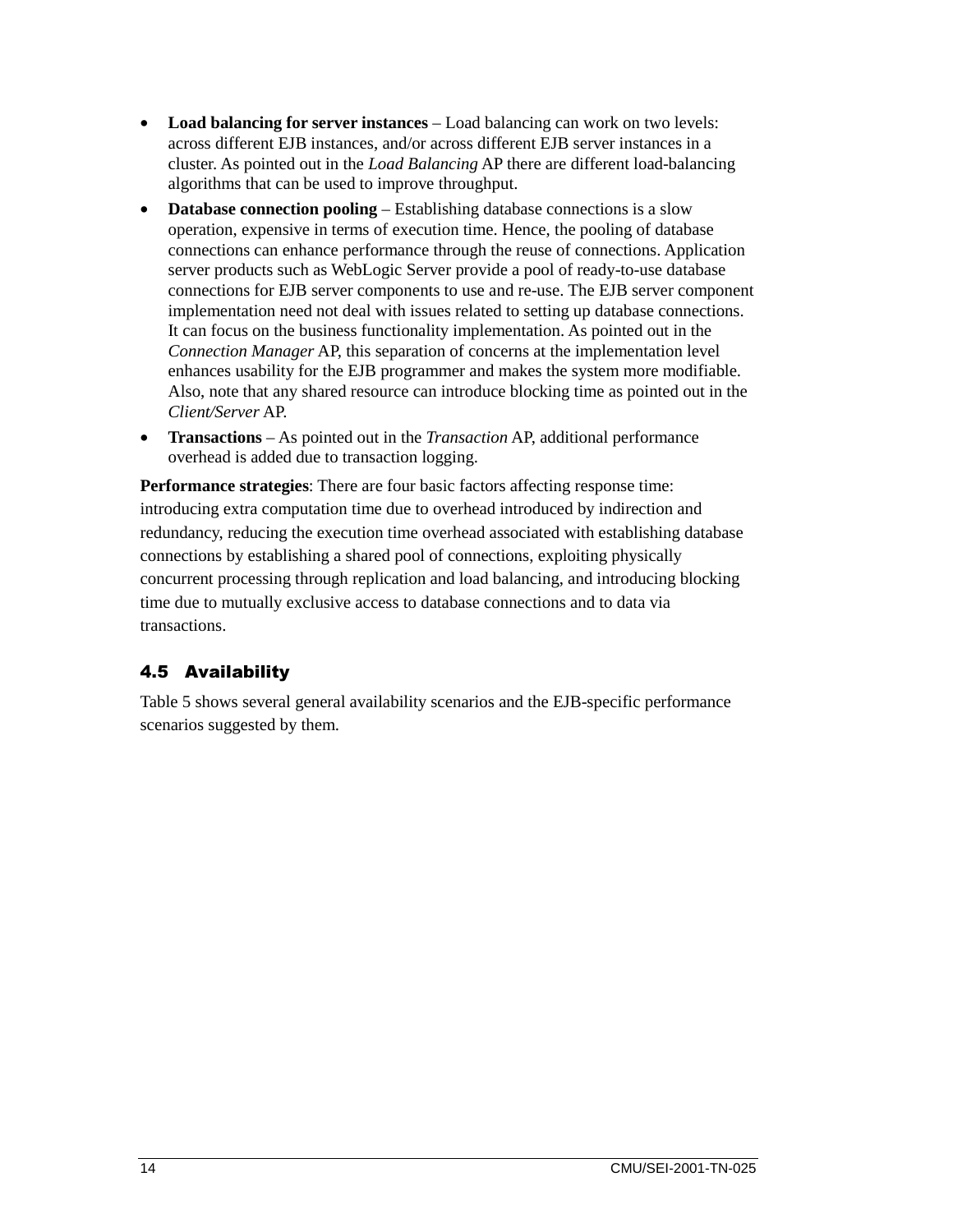| <b>General Scenario</b>                                                                                                                                                                                                                                                                                                                                                        | <b>EJB-Specific refinement</b>                                                                                                                                                                                                                                                                                                                                                                                                                                                                  |
|--------------------------------------------------------------------------------------------------------------------------------------------------------------------------------------------------------------------------------------------------------------------------------------------------------------------------------------------------------------------------------|-------------------------------------------------------------------------------------------------------------------------------------------------------------------------------------------------------------------------------------------------------------------------------------------------------------------------------------------------------------------------------------------------------------------------------------------------------------------------------------------------|
| An internal component fails. The system is able to<br>recognize a failure of an internal component and<br>has strategies to compensate for the fault.                                                                                                                                                                                                                          | An internal component, such as an enterprise Java<br>Bean instance and a container service, fails. The<br>system should detect this and have strategies to<br>compensate for the fault.                                                                                                                                                                                                                                                                                                         |
| An external component fails. The system has<br>alternative strategies to compensate for the fault.                                                                                                                                                                                                                                                                             | An external component (such as database, database<br>server hardware, or network connection) fails or<br>times out. The system has alternative strategies to<br>compensate for the fault.                                                                                                                                                                                                                                                                                                       |
| An event arrives at the system for which it was not<br>prepared. Such events could be unknown<br>messages, failure of a component, unexpected<br>timing behavior (too fast or too many), unavailable<br>resources (e.g. disk space), etc. The system has a<br>clear model about what is and is not allowed and<br>has strategies for handling events that are out of<br>scope. | An event arrives at the system for which it was not<br>prepared for. Such events could be unknown<br>messages, failure of a session bean, unexpected<br>request timing and volume behavior (too fast or too<br>many), unavailable resources (e.g. disk space,<br>memory, JVM threads, EJB system threads,<br>database connections in pool, etc). The system<br>needs to have a clear model about what is and is not<br>allowed and has strategies for handling events that<br>are out of scope. |

*Table 5: Availability Scenarios* 

The general scenarios in Table 5 point to the following attribute primitives shown in Table 6:

|  |  |  | Table 6: Locating Availability General Scenario Within Attribute Primitive |
|--|--|--|----------------------------------------------------------------------------|
|--|--|--|----------------------------------------------------------------------------|

| <b>Portion of General Scenario</b>                                                                 | <b>Attribute Primitive</b> |
|----------------------------------------------------------------------------------------------------|----------------------------|
| An external component fails. The system has alternative strategies to<br>compensate for the fault. | Logging State Changes      |
|                                                                                                    | Replication                |
| An event arrives at the system for which it was not prepared.                                      | <i>Transactions</i>        |
|                                                                                                    | Logging State Changes      |

The attribute primitives in Table 6 map onto the following EJB features:

- **Stateless server** The stateless server model together with idempotent operations enable easier implementation of fail-over when the stateless server is *replicated*. When a particular stateless server fails, its work can be re-directed to a different server instance without implications for state management.
- **Server/Instance replication** *Replicated* server instances also make the system more available as if one server instance is down, another instance can take over the work. In an EJB system, reconfiguration could occur at many different levels: e.g., clustering of machines allows the client request to be re-routed to a different machine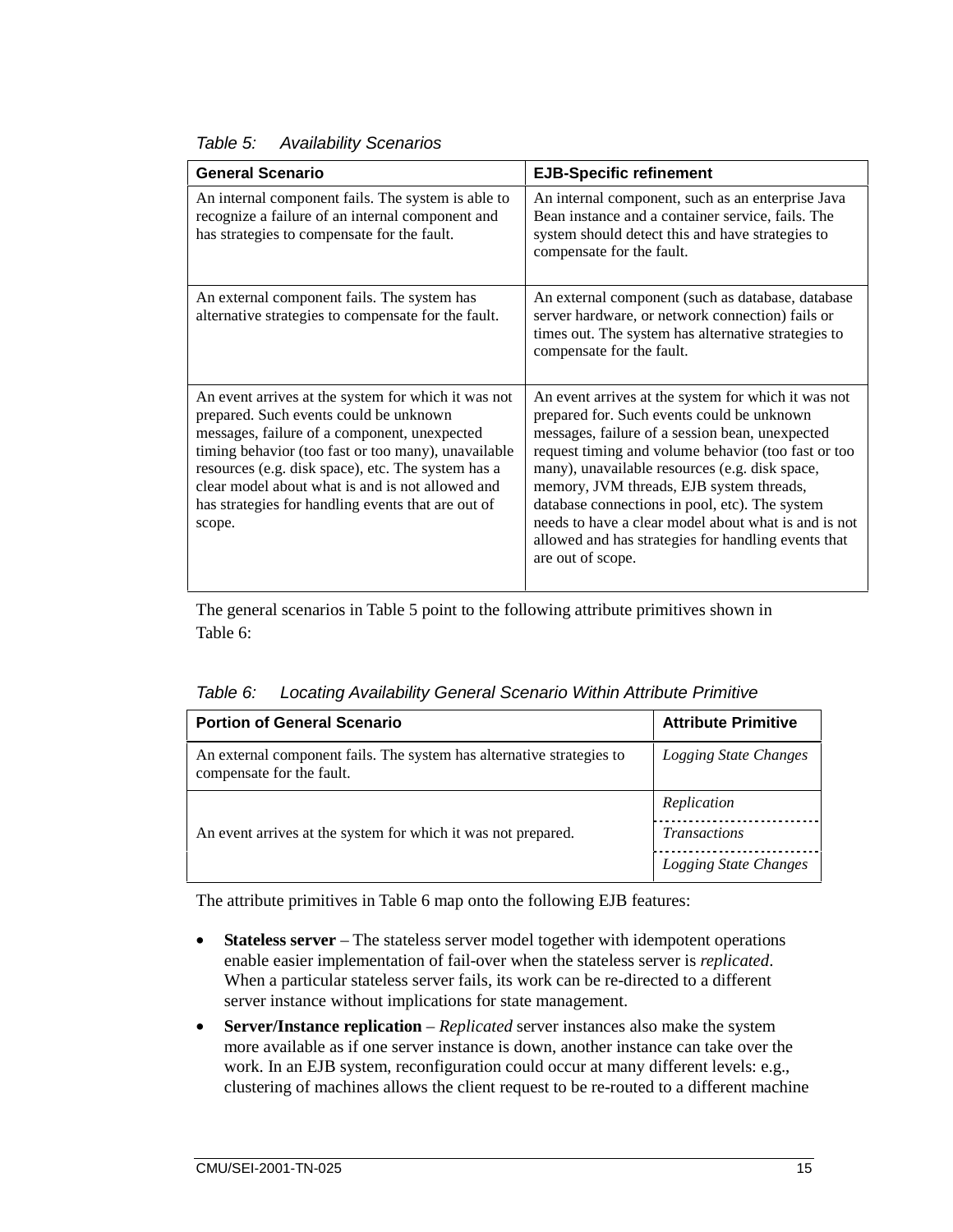when one machine fails, and replication of stateless session beans allows client request to be dynamically re-routed to a good session bean from a dead session bean.

• **Transactions** – As pointed out in the *Transaction* AP, the guaranteed nature (supported by rollback, commit operations via logging) makes transactional systems more robust; hence, it improves availability and reliability by helping to ensure that the system is always in a consistent state and by providing a system-wide strategy for handling certain classes of failures.

**Availability strategies**: Availability is enhanced by having replicates of some components, by logging information, and by guaranteeing atomicity of database accesses.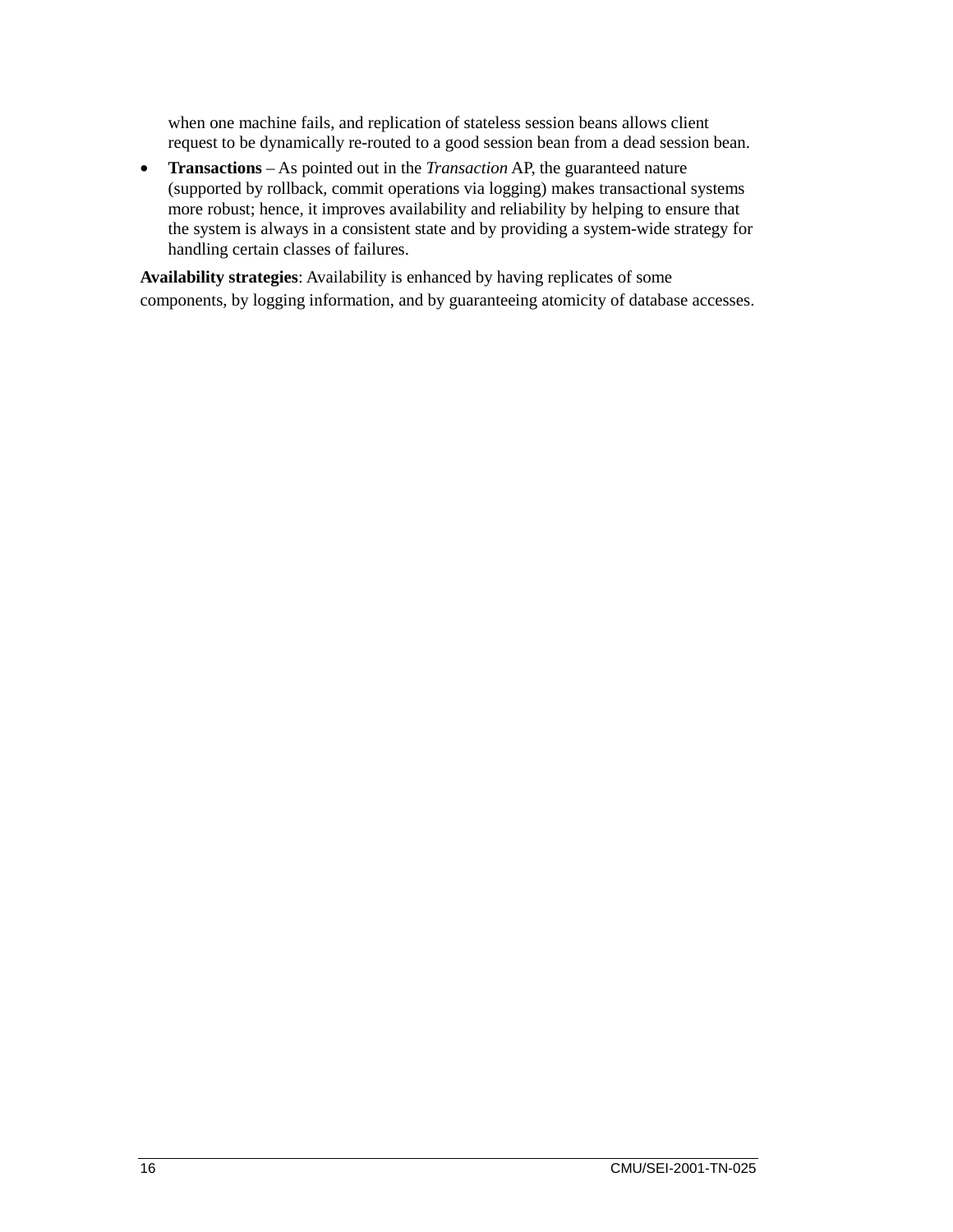#### 5 Insights into EJB from the Analysis

#### 5.1 Design Decision Support

The EJB attribute primitives enumerated in the document can be roughly classified into two categories. One is those attribute primitives that aid in the fundamental understanding of the EJB programming model and the container behavior. This type of EJB attribute primitive is typified by the *Separation of Interface from Implementation*  AP. The attribute primitive write-up enhances our understanding of EJB container and server behaviors and supports our reasoning of the total system quality.

The second category of EJB attribute primitives are those that present themselves as a design option; for example, whether to replicate stateful or states servers are alternative design strategies, and the attribute primitive write-up for each of them can assist with the design decision. Architects can analyze and prioritize the various quality requirements, and then choose the appropriate mechanism that has the most positive impact on the more important quality requirement, while having a minimal negative *side effect*.

#### 5.2 Evaluating EJB Paradigm

A valuable by-product of the process for identifying EJB attribute primitives is a critical assessment of the EJB programming model. Here, we summarize a list of observations about EJB features in relation to various quality attributes. Some of these observations follow from the discussion in the previous sections of this paper. Other observations we made about other aspects of EJB while writing this document are summarized below.

#### **Observations based on the body of this document:**

- **Stateful servers** The stateful server model will always be less scalable than a true stateless server model. The stateful session beans model may be useful to maintain session information. However, in the world of e-commerce, where scalability is a primary concern, server side implementations must be kept "truly stateless" to ensure problem-free server replication for system scaling.
- **JNDI** The initial JNDI lookup can potentially be a bottleneck if an inadequate name server implementation is used.

The JNDI lookup is often a once-off operation (i.e., when the client is looking for a session bean). All subsequent service calls are via the EJB Object. The method invocation across a network cannot be avoided even if the EJB programming model is not used. Hence, the modifiability benefit here by far outweighs the possible performance degradation.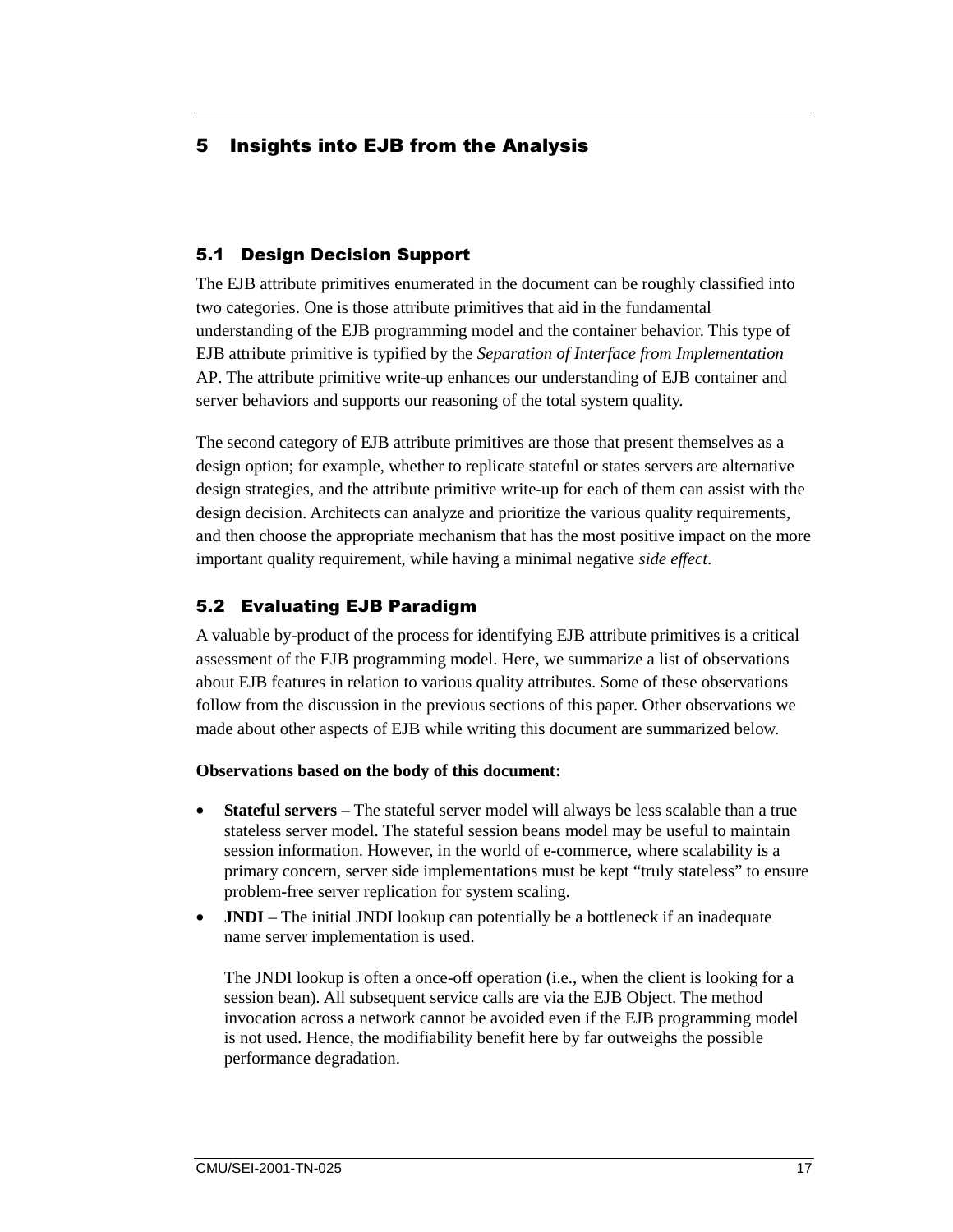The delegation from the EJB Object to the actual session bean instance is a relatively cheap local call. Hence, the modifiability benefit here by far outweighs the possible performance degradation.

The benefit arising from availability and performance usually outweighs the complexity of session management on the client side.

- **Server/Instance replication** There is some overhead involved in the dynamic management of bean instances. However, this is likely to be a relatively small overhead in comparison to the greater gains in responsiveness.
- **Transactions**  The tradeoff here is between the robustness of the system and performance. If the ACID (Atomic, Consistency, Isolation, and Durability) property is necessary, then one needs to investigate whether the throughput supported by the transactional system is "good enough," and whether it's "scalable enough" to handle peak loads.

Bean-Managed Transaction (BMT) allows for hand-crafted code, which is often optimized for performance. Container-Managed Transaction (CMT) uses the existing transaction services provided by the EJB container, requires less programming effort from the developer, and, as a result, generated code might incur a performance penalty.

High performance means nothing if the EJB server system cannot provide consistent and accurate business data. However, design consideration is required to make sure that the logging is not a bottleneck.

**Additional observations:** While we didn't analyze EJB from the points of view of security and usability, we can still make several observations:

- Lack of in-built security on EJB resources The EJB model assumes that security is taken care of. However, this is often not the case. Hence, what we have is a vast array of third-party security add-on products for handling security issues.
- Lack of usability concerns The popular Model View Controller (MVC) pattern assists with the usability attribute to some extent. However, the EJB programming paradigm creates the decoupling of presentation model layers, which means that EJB server-side designers often overlook the usability issues. The end result is a complex mesh of presentation logic calling upon a large set of model elements, which incurs a heavy performance penalty and ends up being a maintenance nightmare.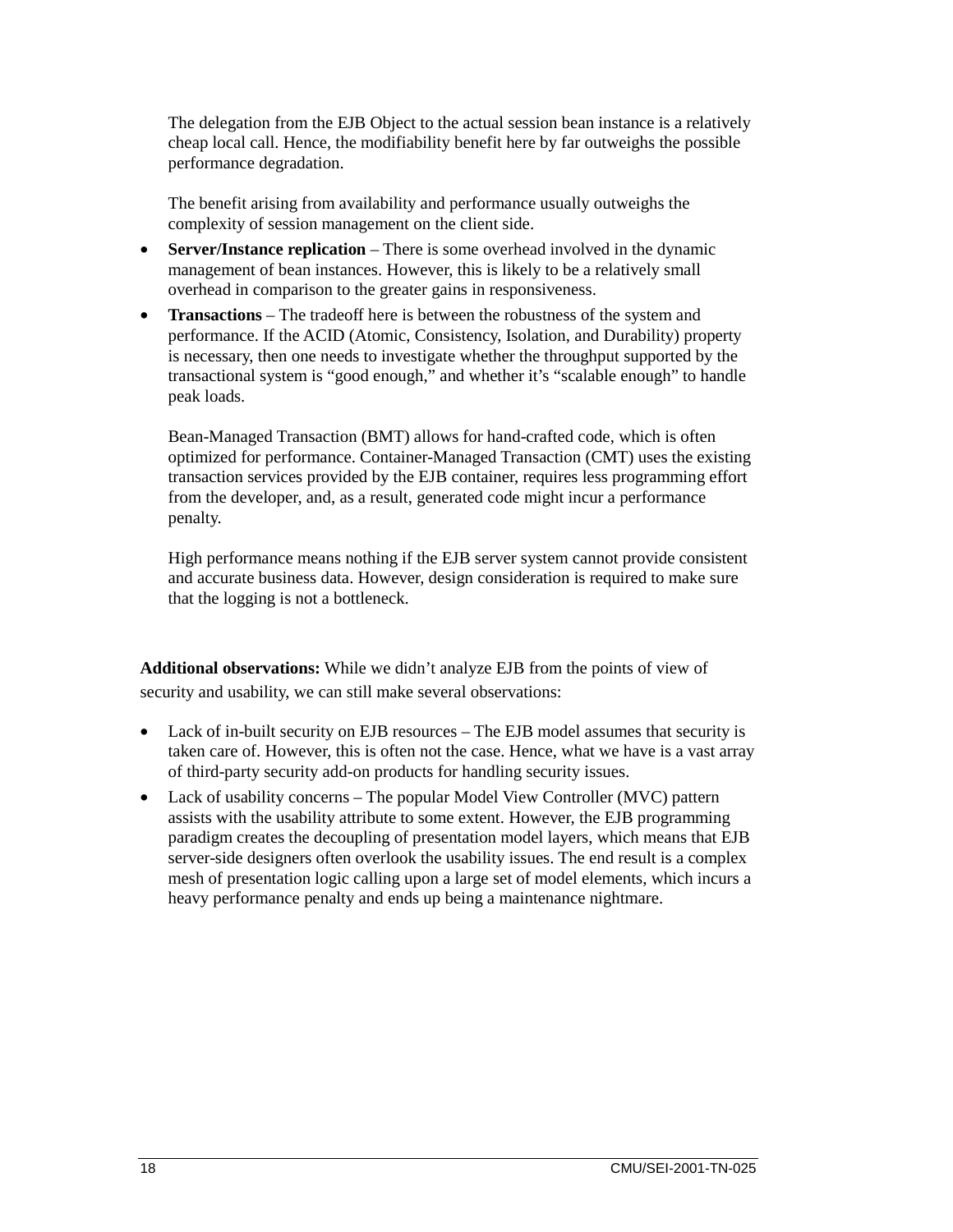#### 6 Conclusion

Our goal was to assess the utility of mapping between the system-independent attribute primitive write-ups and EJB and to see whether the write-ups provided useful insights into the quality of EJB. We feel that we have successfully demonstrated a means of understanding the quality attribute behavior of EJB. Furthermore this understanding does not depend on having a deep understanding of the quality attributes, but depends only on how to map the general scenarios to EJB-specific scenarios and the attribute primitives to the EJB features. Whether our analysis demonstrated quality aspects of EJB that were previously unknown is not the point. The point is that attribute primitives can be used to make the quality aspects of EJB more generally available to those designing systems using EJB.

Further, we are encouraged that the codification of these commonly used architectural primitives enables architects to make better informed architectural design decisions through the following concrete ways:

- 1. General scenarios are a good checklist in compiling quality requirements for a particular system.
- 2. Candidate architectural primitives can be found that satisfy the corresponding quality requirements identified in 1 above.
- 3. Tradeoff issues arising from the use of these attribute primitives can be identified through the analysis of "side-effects."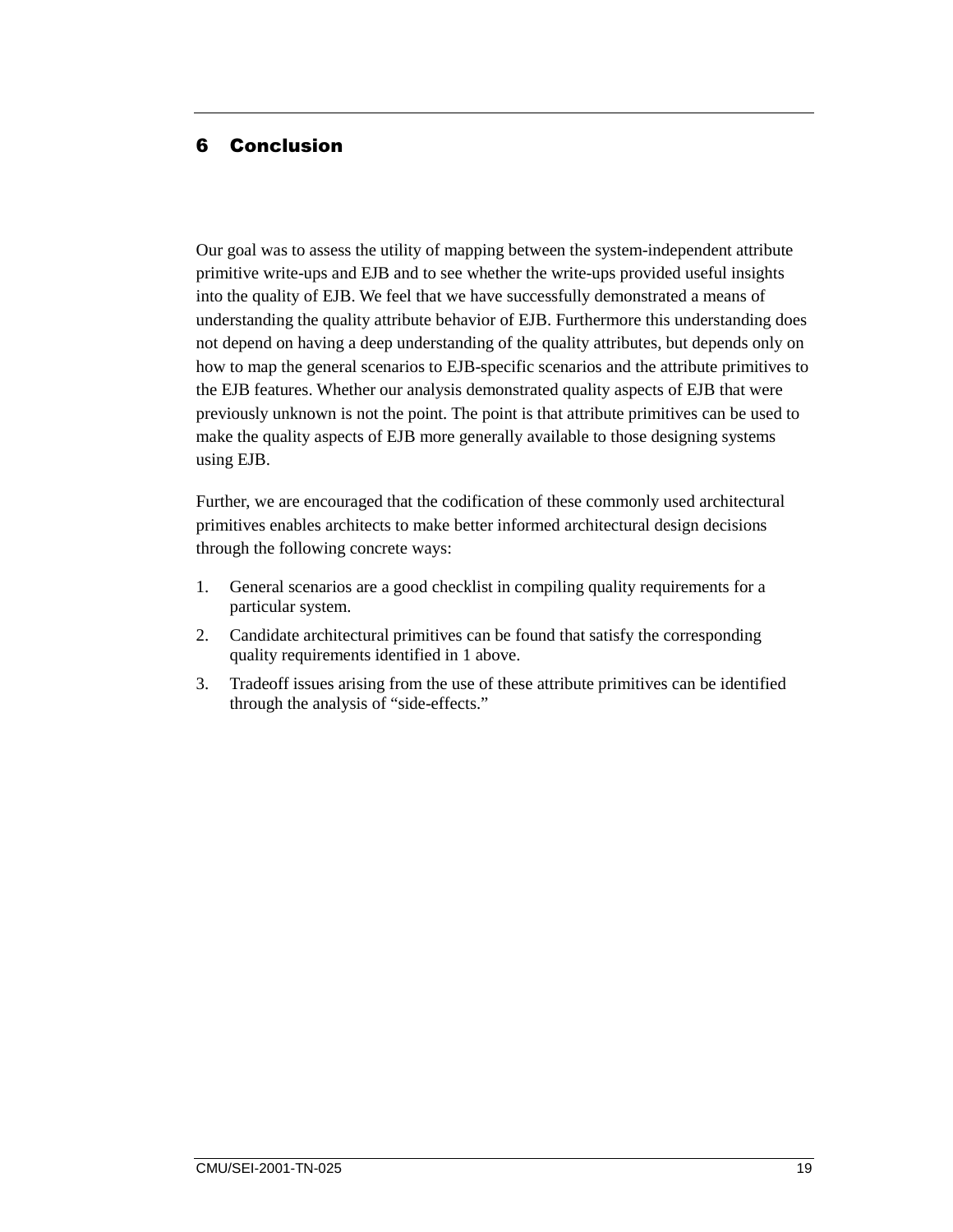#### References

| [Bass 00]      | Bass, Len; Klein, Mark; & Bachmann, Felix. Quality Attribute<br>Design Primitives (CMU/SEI-2000-TN-017, ADA 392284).<br>Pittsburgh, PA: Software Engineering Institute, Carnegie Mellon<br>University, 2000. Available WWW<br><http: 00.reports="" <br="" documents="" publications="" www.sei.cmu.edu="">00tn017.html&gt;.</http:>                                                           |
|----------------|-----------------------------------------------------------------------------------------------------------------------------------------------------------------------------------------------------------------------------------------------------------------------------------------------------------------------------------------------------------------------------------------------|
| [Bass 01]      | Bass, Len; Klein, Mark; & Moreno, Gabriel. Applicability of<br>General Scenarios to the Architecture Tradeoff Analysis Method<br>(CMU/SEI-2001-TR-014). Pittsburgh, PA: Software Engineering<br>Institute, Carnegie Mellon University, 2001. Available WWW<br><http: 01.reports="" <br="" documents="" publications="" www.sei.cmu.edu=""><math>01</math>tr<math>014</math>.html&gt;.</http:> |
| [Buschmann 96] | Buschmann, Frank; Meunier, Regine; Rohnert, Hans; Sommerlad,<br>Peter; & Stal, Michael. Pattern-Oriented Software Architecture: A<br>System of Patterns. New York, NY: John Wiley & Sons, 1996.                                                                                                                                                                                               |
| [Klein 99]     | Klein, M.; Kazman, R.; Bass, L.; Carriere, J.; Barbacci, M.; &<br>Lipson, H. "Attribute-Based Architecture Styles, Software<br>Architecture" 225-243. Proceedings of the First Working IFIP<br>Conference on Software Architecture (WICSA1). San Antonio, TX,<br>February 1999.                                                                                                               |
| [Liu 01]       | Liu, Anna. "J2EE in 2001." Component Development Strategies<br>Newsletter, Cutter Consortium (September 2001).                                                                                                                                                                                                                                                                                |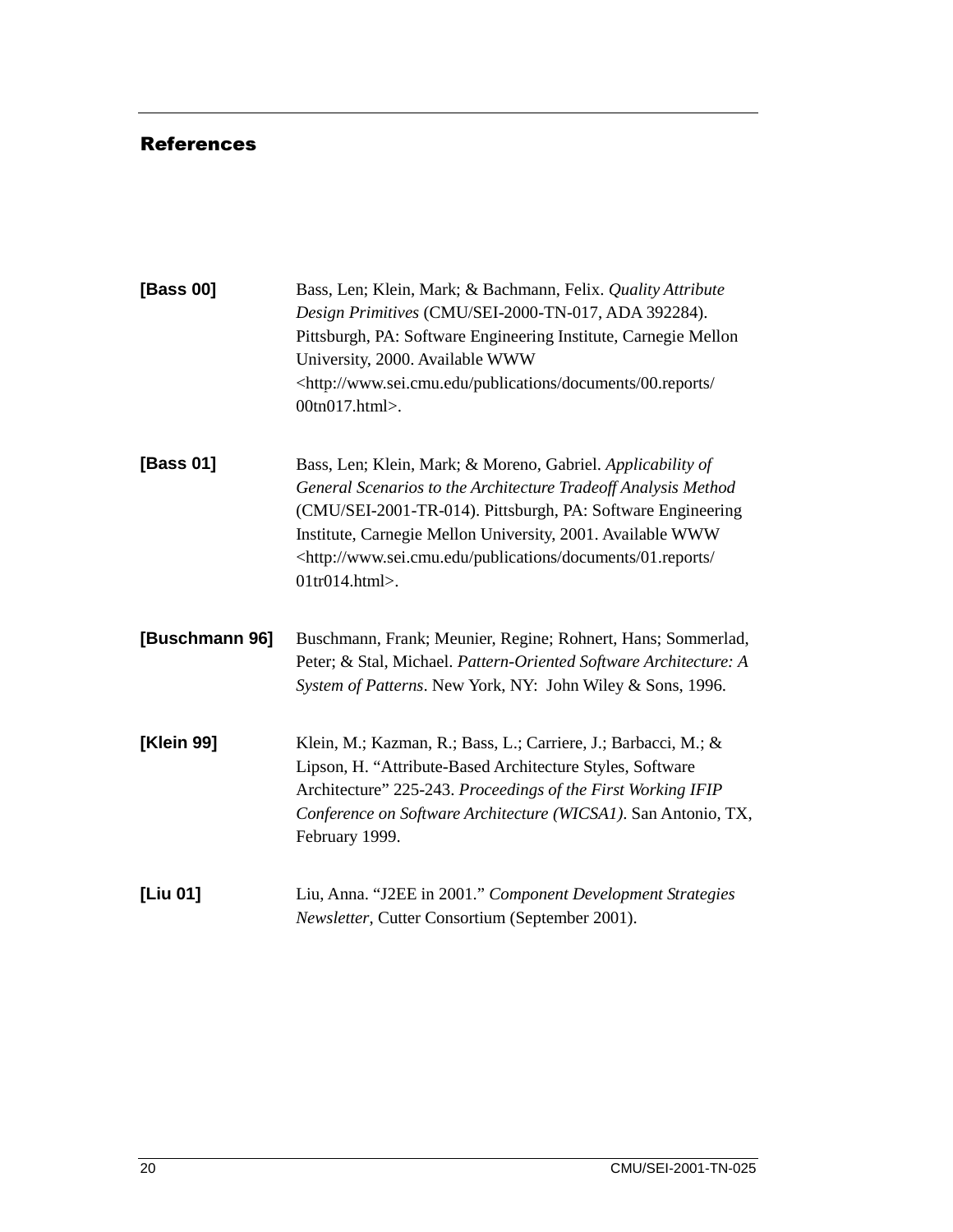#### Appendix: Attribute Primitives and Attribute Properties

This appendix contains a list of the attribute primitive thumbnail sketches that we used in this paper. The thumbnail sketch is meant to be suggestive of the type of information that will ultimately be contained in the full write-up of an attribute primitive. However we anticipate that complete AP write-ups will have description sections that describe the primitives in terms of components, their properties and their relationships and an analysis section that offers fairly detailed reasoning about how the mechanism contributes to the achievement of its targeted quality attribute.

#### **A.1 Modifiability Attribute Primitives**

#### **A.1.1 Naming Server**

**General Scenario**: Modifiability – Change physical location of service with minimal impact on the rest of the system.

**Description:** The components involved that use a naming server include the client who requests services, the server who encapsulates those services, and the naming server that is an intermediary and provides a mapping from a service to the service's location. The client acquires the server's location and then makes service calls at that location. (A proxy serves a similar purpose, except it makes the service calls on the client's behalf, obviating the need for the client to be concerned with location at all.)

**Analysis Principles:** Indirection is a fundamental strategy for achieving some aspects of modifiability. Indirection is accomplished by using an intermediary that hides information. By using an intermediary, it hides service location, thus allowing for location independence. Clients of a service can acquire a service's location without having it "hard-coded" into the service call. The client does not need to know where the server is physically located at compile time; rather, the location is acquired at runtime, thus allowing the location of the service to be easily changed.

**Side Effects:** Indirection introduces execution overhead, possibly degrading response time. The degree of overhead depends on how often the location must be determined relative to the frequency of service calls and how long it takes to resolve the location.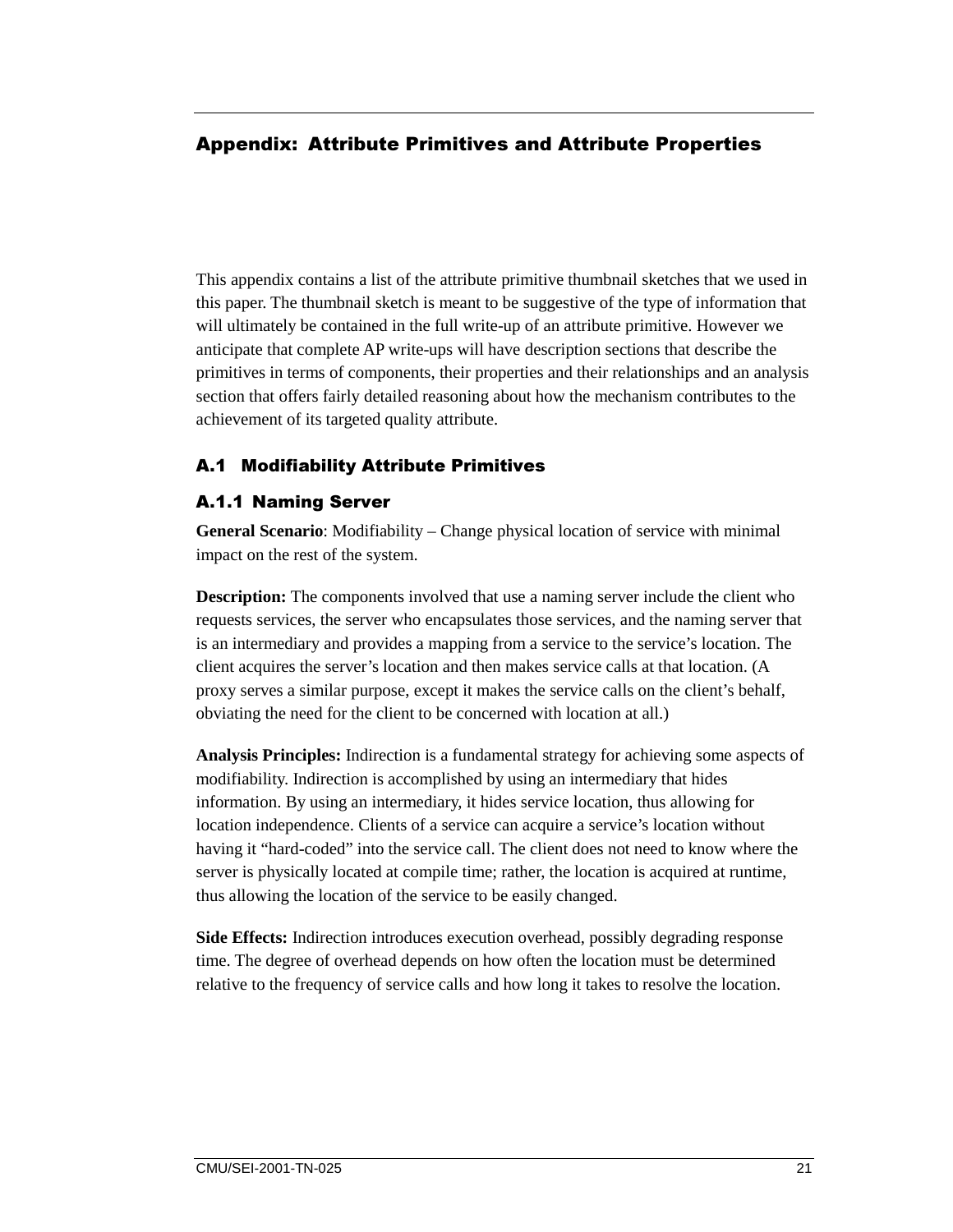## A.1.2 Client/Server<sup>3</sup>

**General Scenario(s):** Modifiability – Number of users changes while maintaining other qualities.

**Description:** The Client/Server attribute primitive uses the strategy of separation as a means for achieving several different attribute goals. Naturally, the client and the server are the main components involved. The client is active and initiates action; the server is passive and encapsulates common services needed by all of the clients. Servers can be implemented as stateless or stateful on the same processor as the clients or on different processors, in a single process or in multiple processes, and on a single processor or as a cluster on multiple processor, just to name a few of the alternatives.

**Analysis Principles:** Multi-threaded or reentrant servers facilitate adding more clients since each client will exist independently without affecting existing clients.

**Side Effects:** If session management is performed at the server side, then the server is a single point of failure. If session management is performed at the client side, then servers can be replicated but each communication between the client and the server must include the current state of the session. Deploying the server on one machine and the clients on others improves performance since it provides dedicated computation power for the clients and eliminates the network traffic between the user's computer and the combined client/server computer.

#### A.1.3 Separation of Interface from Implementation

**General Scenario:** Modifiability – Change the implementation of a service.

**Description:** A module serves as an interface to another module or an interface is written in an interface definition language (IDL). In addition to implementation details being hidden, the specific language and syntax are hidden. The only requirement is for the client and the server body to conform to the IDL specification.

**Analysis Principles:** The client does not need to know the internal server implementation details including the implementation language. It only needs to know what services the server provides. This offers flexibility in changing the implementation.

**Side Effects:** Extra levels of indirection may degrade performance. Also it is necessary to understand how other quality attributes change when the implementation changes.

<sup>&</sup>lt;sup>2</sup><br>3 You will notice that the Client/Server AP appears under several attributes. The description section is the same for each, but the analysis section will focus on the specific attribute.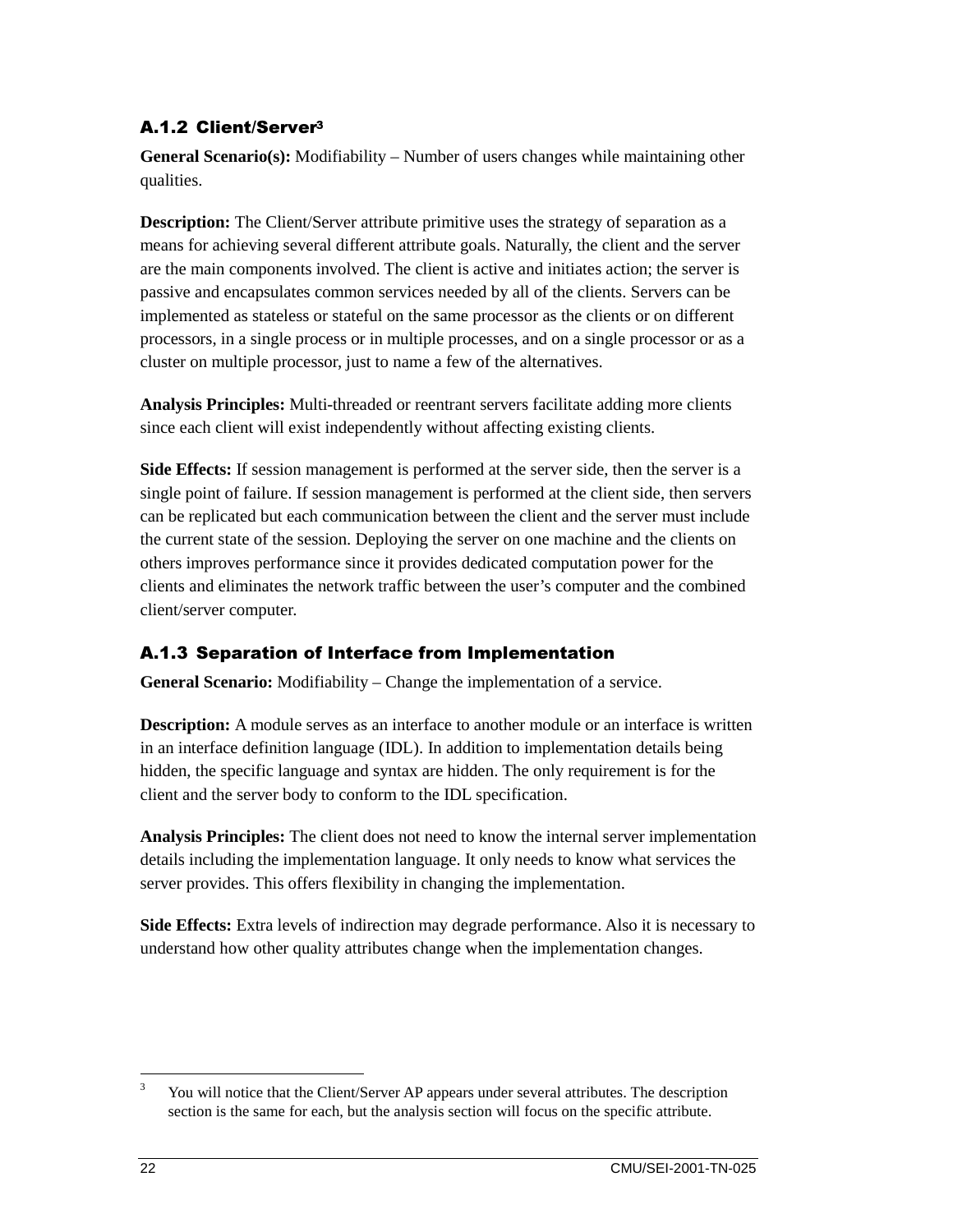#### A.2 Performance Attribute Primitives

#### **A.2.1 Connection Manager**

**General Scenario:** Performance – Require bounded response time and/or certain system throughput.

**Description:** When consumers need to use a resource, they first need to obtain a handle to connect to that resource. This attribute primitive concerns the creation of a pool of connections that are created ahead of time and shared by all clients.

**Quality Attribute Analysis:** Establishing connections is a slow operation. Hence, the pooling of connections enhances performance. During consumer start-up time, initial connection setup takes some time. However, initial connection time is a one-time event. Improvement of run-time performance due to connection pooling will overcome this start-up overhead as the number of consumers per connection increases.

**Side Effects:** The consumer implementation need not deal with connection setup issues. It can focus on its implementation. This separation of concerns at the implementation level makes the system more modifiable.

#### A.2.2 Load Balancing

**General Scenario**: Performance – Require bounded response time and/or certain system throughput.

**Description**: Load balancing dynamically routes client requests to a particular server instance for processing.

**Analysis Principles**: There may be different load-balancing algorithms used: roundrobin, least loaded server, random, etc. The aim is to distribute client requests as evenly as possible over different server components to ensure the highest possible system throughput. The benefits gained depend on whether component instances reside on the same server or on different servers and the degree to which they suspend for I/O.

**Side Effects**: If the load-balancing algorithm is implemented in a central request router, than this is potentially a single point of failure and a performance bottleneck. If the loadbalancing algorithm is distributed, then additional network traffic is required to keep the different portions of the algorithm synchronized.

#### A.2.3 Client/Server

**General Scenario:** Performance – Require bounded response time and/or certain system throughput.

**Description:** The client/server attribute primitive uses the strategy of separation as a means for achieving several different attribute goals. Naturally, the client and the server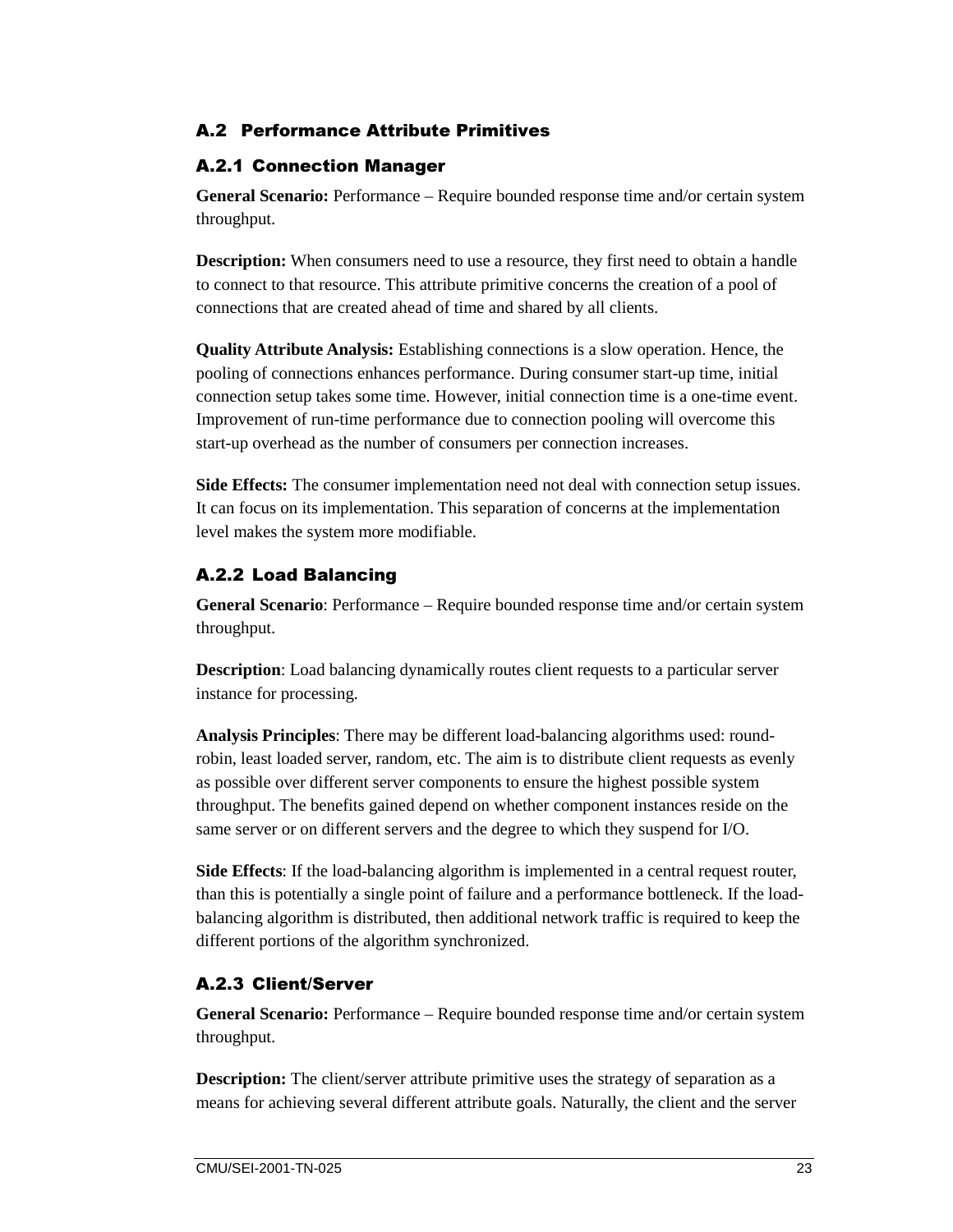are the main components involved. The client is active and initiates action; the server is passive and encapsulates common services needed by all of the clients. Servers can be implemented as stateless or stateful, on the same processor as the clients or on different processors, in a single process or in multiple processes, and on a single processor or as a cluster on multiple processor, just to name a few of the alternatives.

**Analysis Principles:** Multi-threaded or reentrant servers facilitate adding more clients thus enabling each thread to exploit the I/O blocking time of other threads and also enabling levels of service by assigning different priorities to different threads. This allows for increasing throughput in general and provides the ability to manage throughput for various priority levels. Furthermore, performing computations of the client on the client's computer increases the computation power available for that computation and reduces the network traffic if the computation was performed on the server computer. On the other hand if services require mutually exclusive access, while one client is being served other clients can be blocked.

**Side Effects:** Changes to the server are easily deployed without affecting the clients. If session management is performed at the server side, then the server is a single point of failure. If session management is performed at the client side, then servers can be replicated, but each communication between the client and the server must include the current state of the session.

#### **A.3 Availability Attribute Primitives**

#### **A.3.1 Replication**

**General Scenario:** Availability – An internal component fails and the system is able to recognize the failure and has strategies to compensate for the fault.

**Description:** Multiple instances of the same component. Reconfiguration enables recovery from error by switching to redundant components.

**Analysis Principles:** Replicated component instances are a building block for increasing reliability. If one instance is down, another instance can take over the work. One must be aware of common mode failures that can simultaneously affect all replicas and thus prevent availability benefits from accruing. Also the failure detection and voting scheme can dramatically impact availability.

**Side Effects:** Naturally there is some overhead involved in the dynamic management of component instances. Dynamic creation and deletion of component instances (depending on volume of requests) can help a system scale to handle peak and off-peak times. The question tends not to be whether or not to replicate, but rather how to fine tune the amount of replication given fixed system resources (e.g., memory, optimal thread number, database connection numbers). Provided that the redundant components are not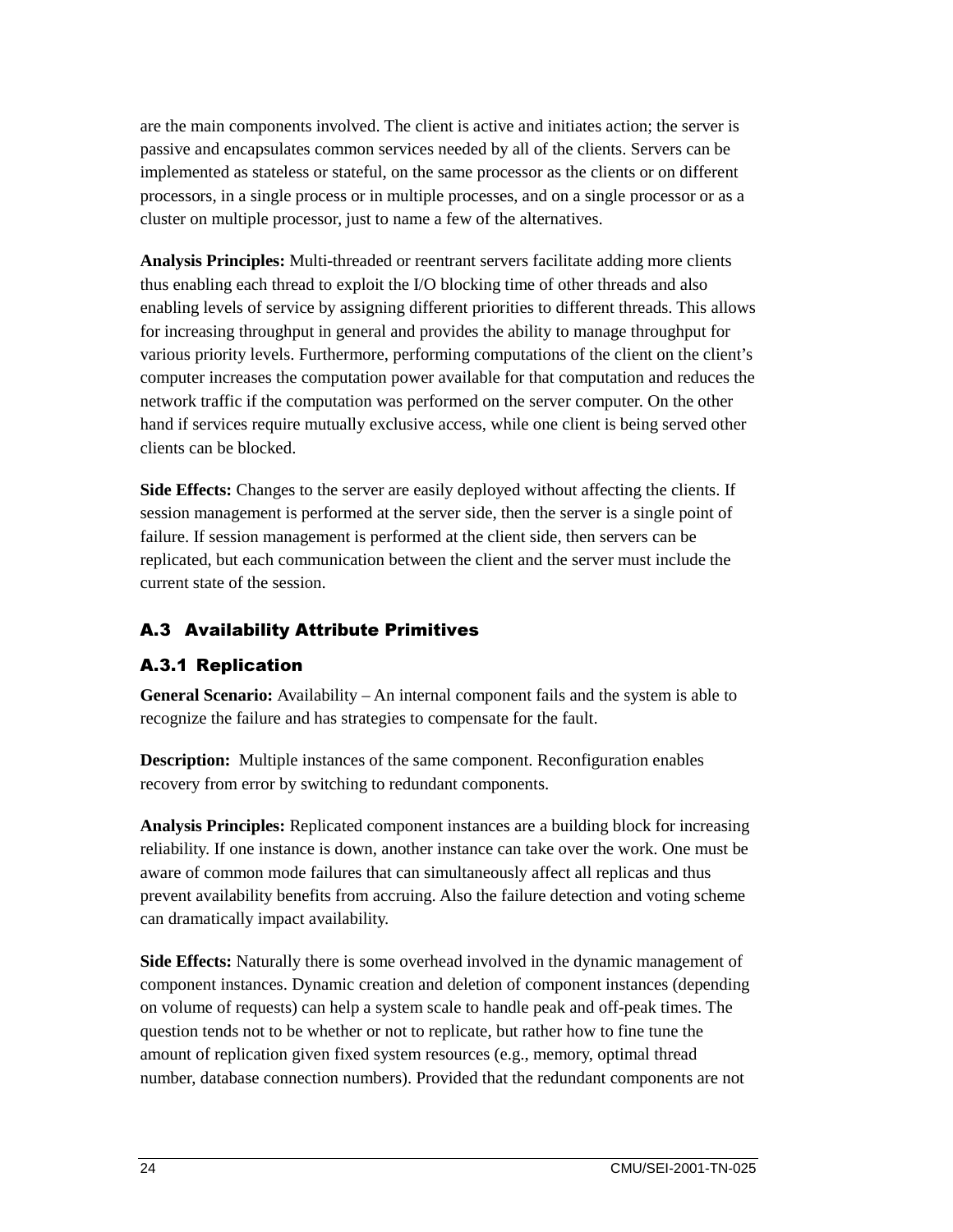idle, the redundant/replicated component can share the workload, hence enhancing performance.

#### A.3.2 Transactions

**General Scenario:** Availability – An internal component fails, and the system is able to recognize the failure and has strategies to compensate the fault.

**Description:** Transactions allow multiple updates to business data in an atomic fashion, with consistent intermediate results, and they enable concurrent update operations, each with durable states at the end of the operations.

**Analysis Principles:** Guaranteed-nature atomicity plus rollback and logging enable transactional systems to contribute to availability and reliability.

**Side Effects:** Since container-managed transactions are simple to use and enable decoupling between the server components and the resource managers (i.e., RDBMS), they also facilitate modifiability.

Additional performance overhead due to transaction logging; serialization of operations (requiring one customer to wait until completion of the current customer's request) also slows down the system.

### A.3.3 Logging State Changes

**General Scenario:** An internal or external component fails. The system is able to recognize the failure and has strategies to compensate for the fault.

**Description:** As part of the transaction services, logging is done to record state changes. In the case of failure, the system can then be rolled back to its previous consistent state.

**Quality Attribute Analysis:** Availability and Reliability. In order to recover in the event of a failure, the current state must be available to the component with current control. One technique for ensuring this is to record state changes so that the current state can be recovered.

**Side Effects:** Logging (especially persistent logging) incurs a performance penalty.